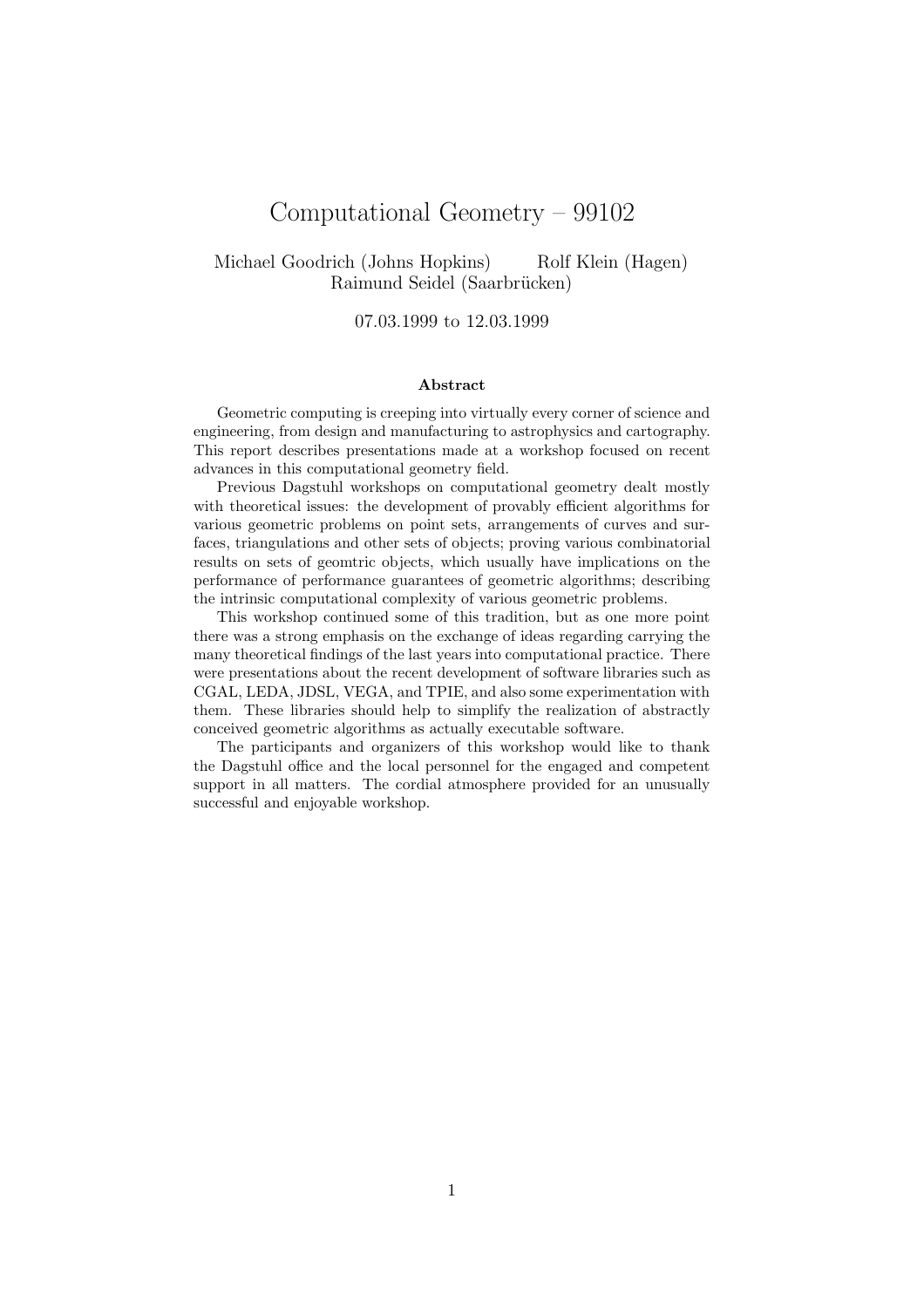# **Computational Geometry**

# **Program - Monday, 8 March 1999**

**9.00-9.30: Marc Van Kreveld**, Utrecht University Six CG Problems from Cartographic Generalization **9.30-10.00: Rolf Klein**, FernUniversität Hagen Optimal Strategy for Walking an Unknown Street

# **10.00-10.45 COFFEE BREAK**

**10.45-11.15: Subhash Suri,** Washington University Analysis of a Bounding Box Heuristic

- **11.15-11.45: Ferran Hurtado**, Univ. Politec. de Catalunya Barcelona On the minimum size of visibility graphs
- **11.45-12.15: Sergey Bespamyatnikh**, University of British Columbia Generalizing Ham Sandwich Cuts to Equitable Subdivisions

# **12.15-14.00: LUNCH**

**14.00-15.30: Breakout time**

# **15.30-16.00: COFFEE BREAK**

**16.00-16.30: Klara Kedem**, Ben Gurion University Metrics for Detecting Substructures in Proteins **16.30-17.00: Kurt Mehlhorn**, MPI - Saarbrücken

Curve Reconstruction

**17.00-17.30: Michel Pocchiola**, ENS - Paris On Topological Sweeping

**17.30-18.00: Emo Welzl**, ETH Zürich Y-Facets

# **18.00: DINNER**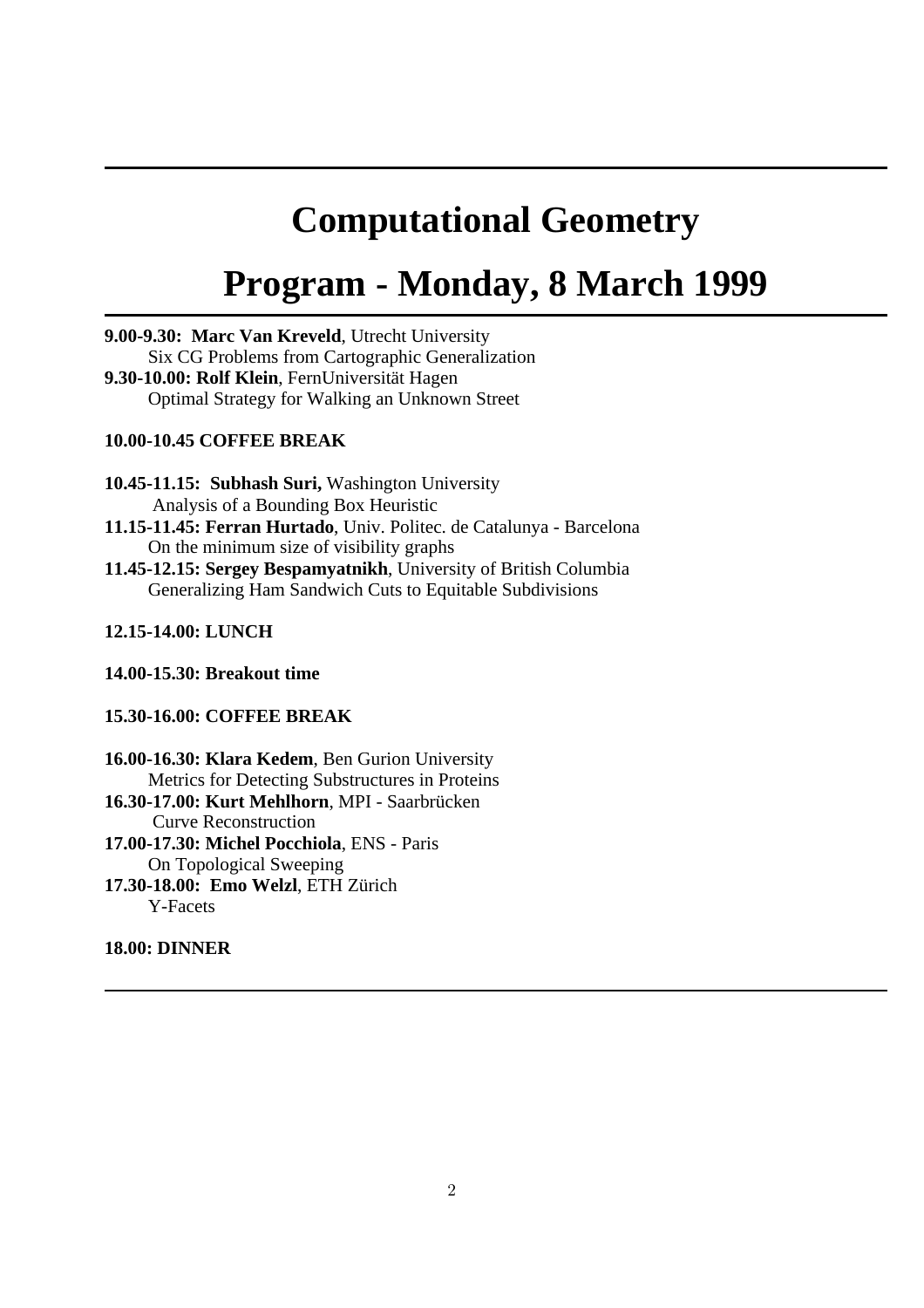# **Computational Geometry Program - Tuesday, 9 March 1999**

# **9.00-9.25: Stefan Näher,** Universität Halle

 LEDA **9.30-9.55: Stefan Schirra, MPI -** Saarbrücken CGAL.

# **10.00-10.45 COFFEE BREAK**

**10.45-11.10: Michael Goodrich,** Johns Hopkins Univ. - Baltimore JDSL

**11.15-11.40: Christoph A. Bröcker,** Universität Freiburg VEGA

**11.45-12.10: Lars Arge,** Duke University - Durham TPIE

# **12.15-14.00: LUNCH**

**14.00-15.30: Breakout time**

# **15.30-16.00: COFFEE BREAK**

**16.00-16.25: Leonidas Guibas,** Stanford University Kinetic Collision Detection

**16.30-16.55: Dan Halperin,** Tel Aviv University Experiments with Arrangements

- **17.00-17.25: Jack Snoeyink,** University of British Columbia CG and GIS: Theory and Practice
- **17.30-17.55: Elmar Schömer,** Universität Saarbrücken Collision Detection and Response

# **18.00: DINNER**

# **20:00: Open Problem Session - Lecture Hall**

(Please bring an open problem for others to enjoy and an open bottle for yourself to enjoy)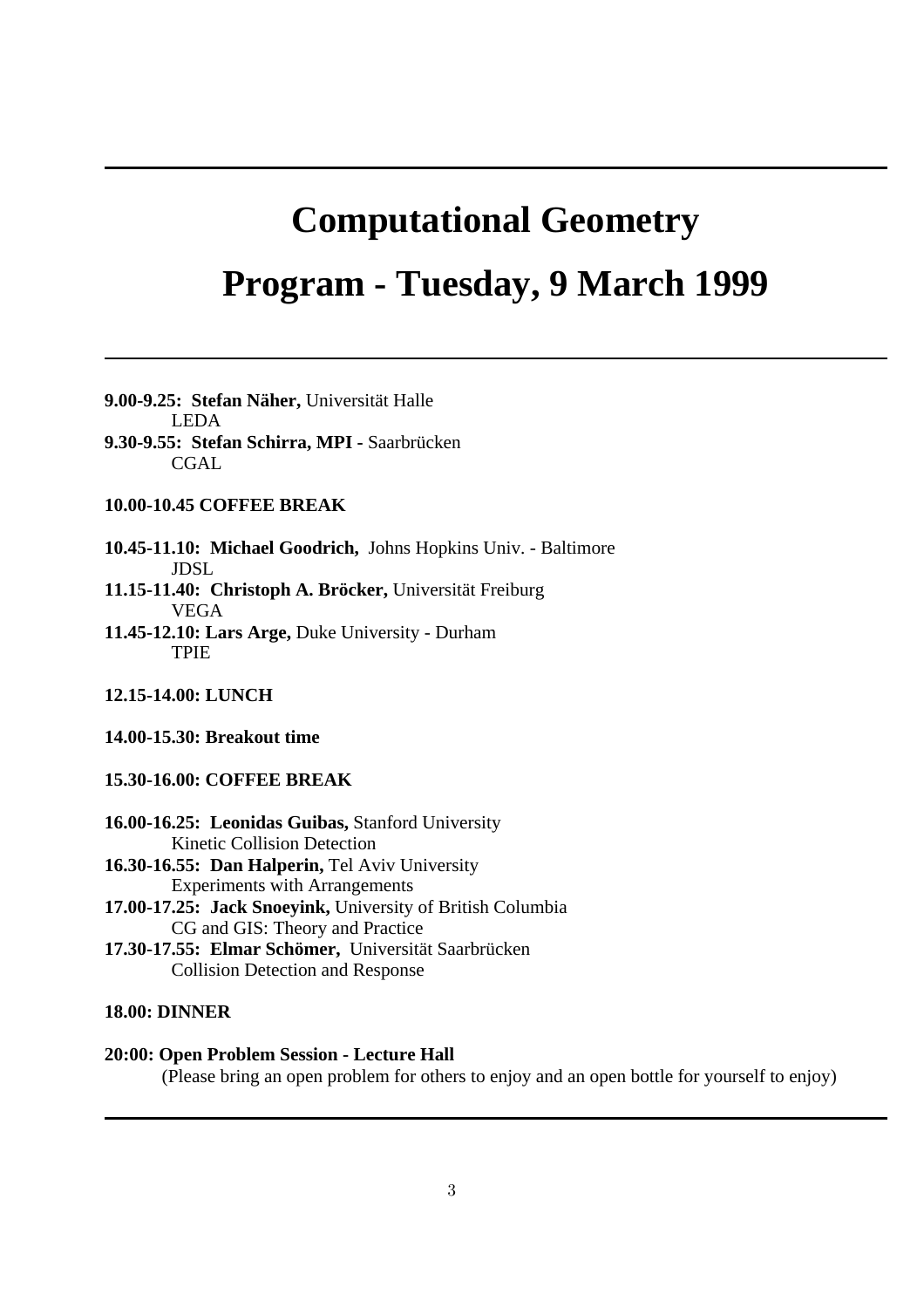# **Computational Geometry**

# **Program - Wednesday, 10 March 1999**

**9.00-9.25: Oswin Aichholzer,** TU Graz

The Path of a Triangulation

**9.30-9.55: Jonathan Shewchuk,** Univ. California - Berkeley Arbitrary-Dimensional Constrained Delaunay Triangulations

# **10.00-10.45 COFFEE BREAK**

**10.45-11.10: Jörg-Rüdiger Sack,** Carleton University - Ottawa An Isotropic Shortest Path

**11.15-11.40: Bernd Gärtner,** ETH Zürich Pseudo-Random Matrices

**11.45-12.10: Tetsuo Asano,** JAIST - Ishikawa Geometric Approaches to Computer Vision

**12.15-14.00: LUNCH**

**14.00-18.00: HIKE and free time**

**18.00: DINNER**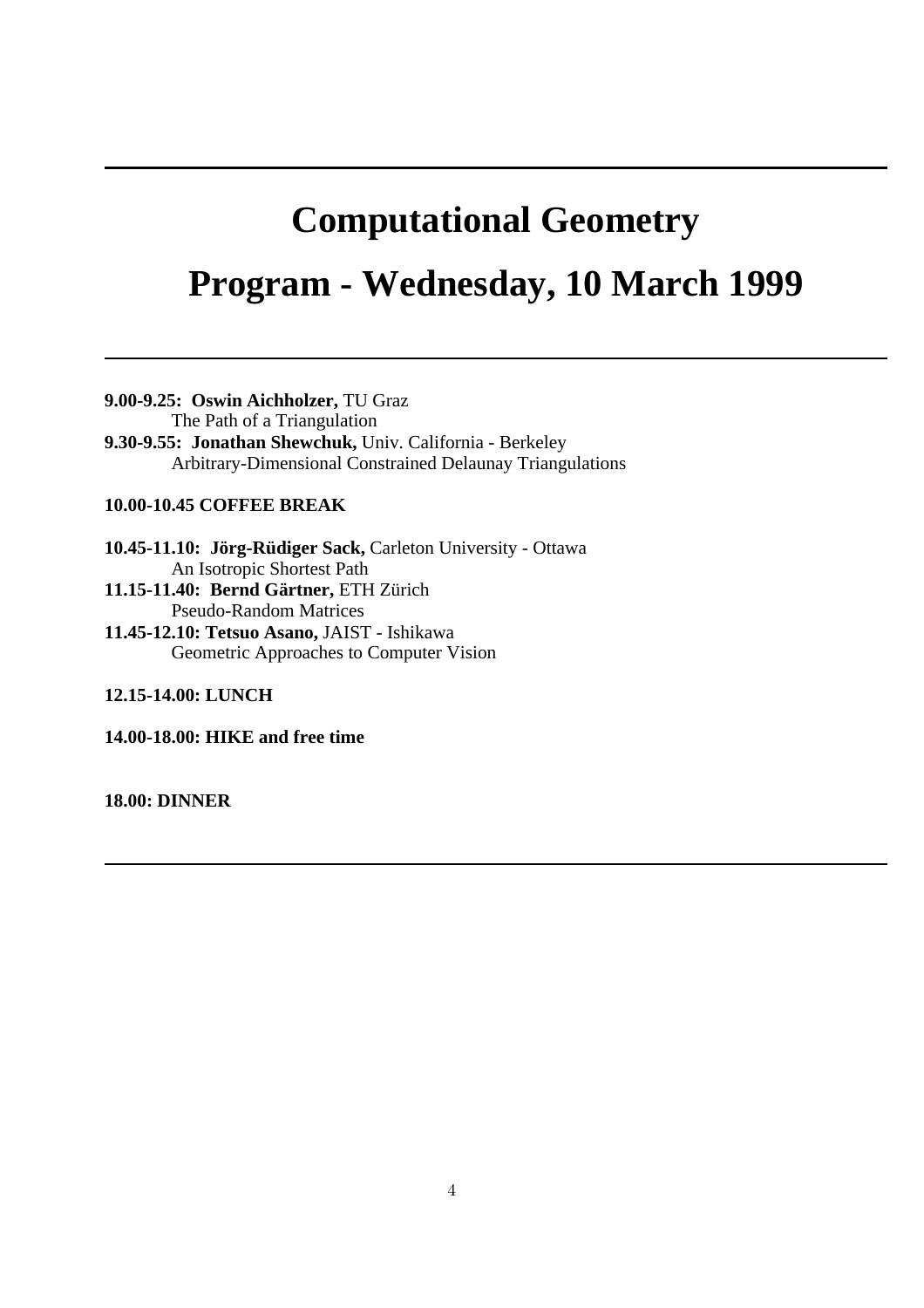# **Computational Geometry**

# **Program - Thursday, 11 March 1999**

**9.00-9.55: Pankaj Kumar Agarwal,** Duke University - Durham, **Micha Sharir**, Tel Aviv University Cylinders, Cigars, and Greblah

# **10.00-10.45 COFFEE BREAK**

**10.45-11.10: Michiel Smid, Universität Magdeburg** Protecting Facets in Layered Manufacturing **11.15-11.40: Helmut Alt,** FU Berlin

L-infinity Nearest Neighbors in Higher Dimensions

# **11.45-12.10: Komei Fukuda,** ETH Zürich

On Orientation Reconstruction Problems in Arrangements and Oriented Matroids

# **12.15-14.00: LUNCH**

**14.00-15.30: Breakout time**

# **15.30-16.00: COFFEE BREAK**

**16.00-16.25: Lars Arge,** Duke University - Durham I/O-Efficient Dynamic Point Location in monotone Planar Subdivisions **16.30-16.55: Jefferey S. Vitter,** Duke University - Durham Topics in I/O Computation **17.00-17.25: Rephael Wenger,** Ohio State University Constructing PL-Homeomorphisms and Planar Graph Embedding **17.30-17.55: Vera Rosta Fukuda,** Webster Univ. - Genève Generalized and Geometric Ramsey Numbers

# **18.00: DINNER**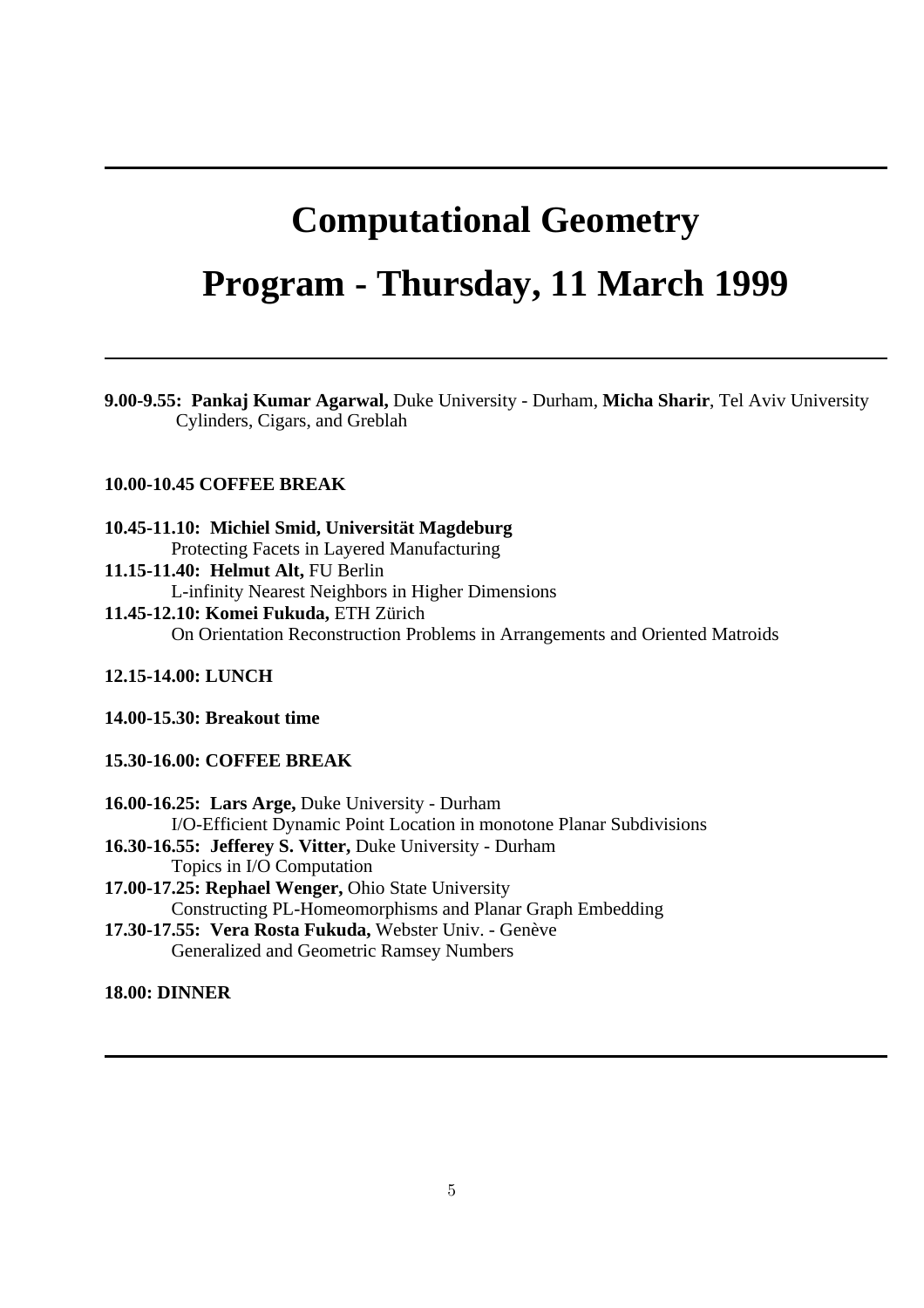# **Computational Geometry Program - Friday, 12 March 1999**

**9.00-9.25: John E. Hershberger,** Mentor Graphics - Wilsonville Connectivity of Moving Rectangles **9.30-9.55: Franz Aurenhammer,** TU Graz Edge Operations on Spanning Trees

# **10.00-10.45 COFFEE BREAK**

**10.45-11.10: Peter Widmayer,** ETH Zürich Antenna Placement on Terrains

**11.15-11.40: Matya Katz,** Ben Gurion University Walking Around Fat Objects

**11.45-12.10: David G. Kirkpatrick,** University of British Columbia Reconstructing Polygons from their Complex Moments

**12.15-14.00: LUNCH**

# **Adjourn**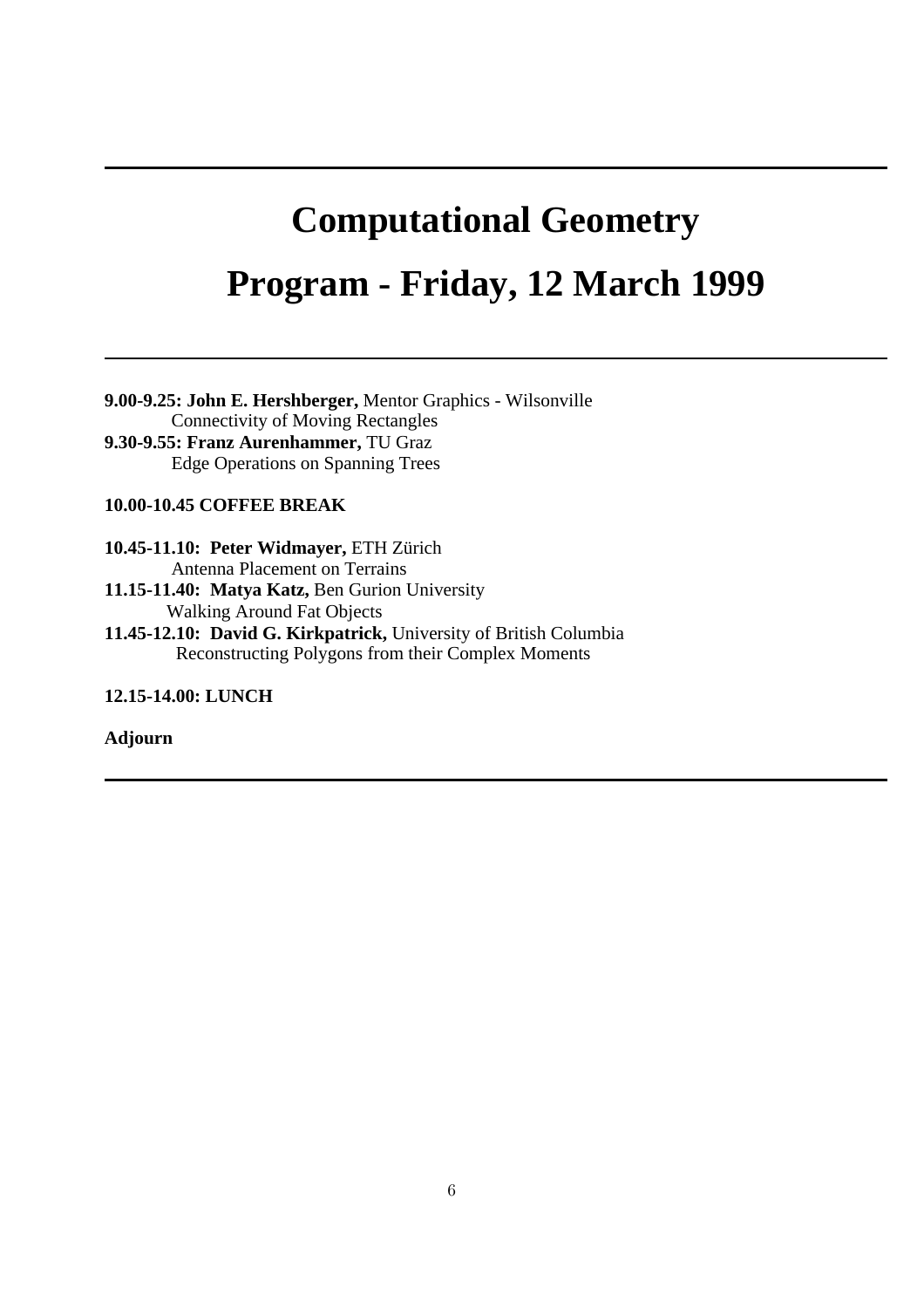# Six Computational Geometry Problems from Cartographic Generalization

# Marc van Kreveld, Utrecht University

Map generalization is making a map suitable for display at a reduced map scale. This is done by removing objects, simplifying them, combining them into larger ones, and so on. Automated cartographic generalization is a source of many interesting problems for computational geometers. In the talk six examples were given. For example, when two polygons are too close for the map scale, how does one change their shape to guarantee a minimum separation? What is the minimum total amount of area carved out from the two polygons to assure this? As a second example, consider rivers that are wide at some sections and narrow at others. On detailed maps rivers are shown as polygons, but at smaller map scale the narrow parts will be collapsed to polylines or curves, while the wide parts will appear as lakes. (At even smaller scales these are also collapsed.) Given two thresholds W<sub>1</sub> and W<sub>2</sub>, suppose collapse must be performed where the river is more narrow than W1 but may not be performed when it is more wide than W2. Compute the partly collapsed river while minimizing the number of alternations in collapse and not collapse. In case of the same numbers, collapse as much as possible without making the lakes too small in size. These problems were presented with the hope of stimulating research during this workshop.

# An Optimal Strategy for Walking an Unknown Street

# Rolf Klein, FernUniversität Hagen

Let  $P$  denote a simple polygon with two distinguished vertices,  $s$  and  $t$ . We call  $(P, s, t)$  a street if the two boundary chains from s to t are mutually weakly visible (equivalently, if from each s-to-t path inside  $P$  the whole polygon  $P$  is visible). It has been known since 1991 that a mobile robot equipped with an onboard-vision system that starts from  $s$  in an unknown street can find the target vertex  $t$ , on a path at most 5.71 times as long as the shortest path from s to t. This is in contrast to general simple polygons, where no constant ratio can be achieved for the searching problem.

Over the years, many papers have appeared that improved on the upper bound. We provide an optimal search strategy for streets that guarantees a competitive ratio of  $\sqrt{2}$ , thus matching the lower bound known before.

This work has been done jointly with Ch. Icking and E. Langetepe, Hagen. The same strategy has been discovered independently, and at the same time, by I. Semrau and S. Schuierer, Freiburg.

# Analysis of a Bounding Box Heuristic

Subhash Suri, Washington University

Bounding boxes are commonly used in computer graphics and other fields to improve the performance of algorithms that should process only the intersecting objects. A bounding box heuristic avoids unnecessary intersection processing by eliminating pairs whose bounding boxes are disjoint.

We analyze the performance of bounding box heuristics in terms of two natural parameters: aspect ratio  $\alpha$  and scale factor  $\sigma$ .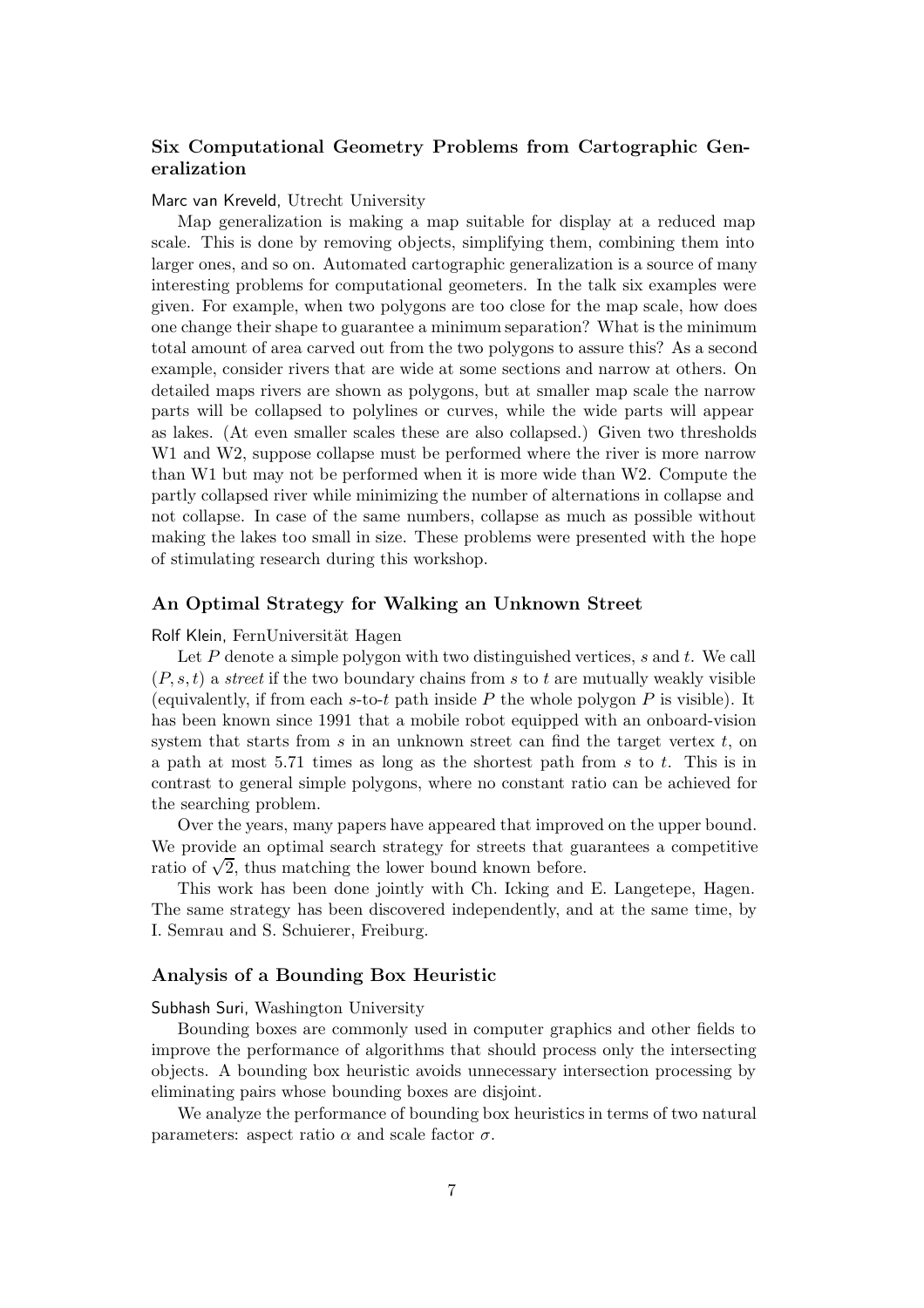Let  $K_b(S)$  be the number of pairs of bounding boxes for a set S of n objects and let  $K_o(S)$  be the nunmber of intersecting object pairs. Then the performance of bounding box heuristic can be related by the ratio

$$
\rho(S) = \frac{K_b(S)}{n + K_o(S)}
$$

Let  $\rho(n) = max_{S, |S| = n} \rho(S)$ Main result:

.

$$
\rho(n) = O(\alpha_{avg}^{2/3} \cdot \sigma^{1/2} \cdot n^{1/3}).
$$

#### On the minimum size of visibility graphs

Ferrran Hurtado, Universitat Politècnica de Catalunya

The minimum size of the visibility graph of a set  $S$  of  $n$  segments in the plane is known to be  $5n-4$ , which is tight:  $|E(VG(S)| \geq 5n-4$ .

The contracted visibility graph of S has minimum size  $n-1$ , and the bound is achievable:  $|E(CVG(S))| > n - 1$ .

The example giving the tightness of these bounds had chords (a segment is a chord when it has both endpoints on the convex hull, but it is not an edge on the hull).

The absence of chords is equivalent to  $VG(S)$  being 3-connected and to  $CVG(S)$ being 2-connected. In this work we prove that in this situation

 $|E(V G(S)| \geq 6n - 6$  and  $|E(C V G(S)| \geq 2n - 3$ ,

and both bounds are tight.

When  $VG(S)$  is 4-connected, the tight lower bound is still  $6n - 6$ , and when  $CVG(S)$  is 3-connected, the lower bound for its size goes up to  $2n-2$ , which is tight.

(Joint work with Alfredo García, Marc Noy and Javier Tejel)

#### Generalizing Ham Sandwich Cuts to Equitable Subdivisions

Sergey Bespamyatnikh, Univ. of British Columbia

We prove the following generalization of Ham Sandwich Theorems. For any  $gn$ red and gm blue points in the plane in general position,  $g, n, m \in N$  there exists a convex subdivision of the plane into  $g$  convex polygonal regions such that each region contains n red and m blue points. We present an  $O(N^{4/3}log^2 N log g)$  time algorithm to construct such a subdivision, where  $N = g(n+m)$  is the total size of input.

# Metrics for Detecting Substructures in Proteins

Klara Kedem, Ben Gurion Univ.

Given the proteins by the  $3d$  coordinates of their alpha-carbons, we devise a tool to find large matching contignoms substructures. The URMS-unit vector RMS computes the RMS distance between the unit vector representations of the proteins.

It is advantageous compared to the standard coordinates RMS. Moreover, its properties allow us to output all matching substructures in time  $O(n \log n)$ .

(Joint work with Chew, Huttenlocher, Kleinberg).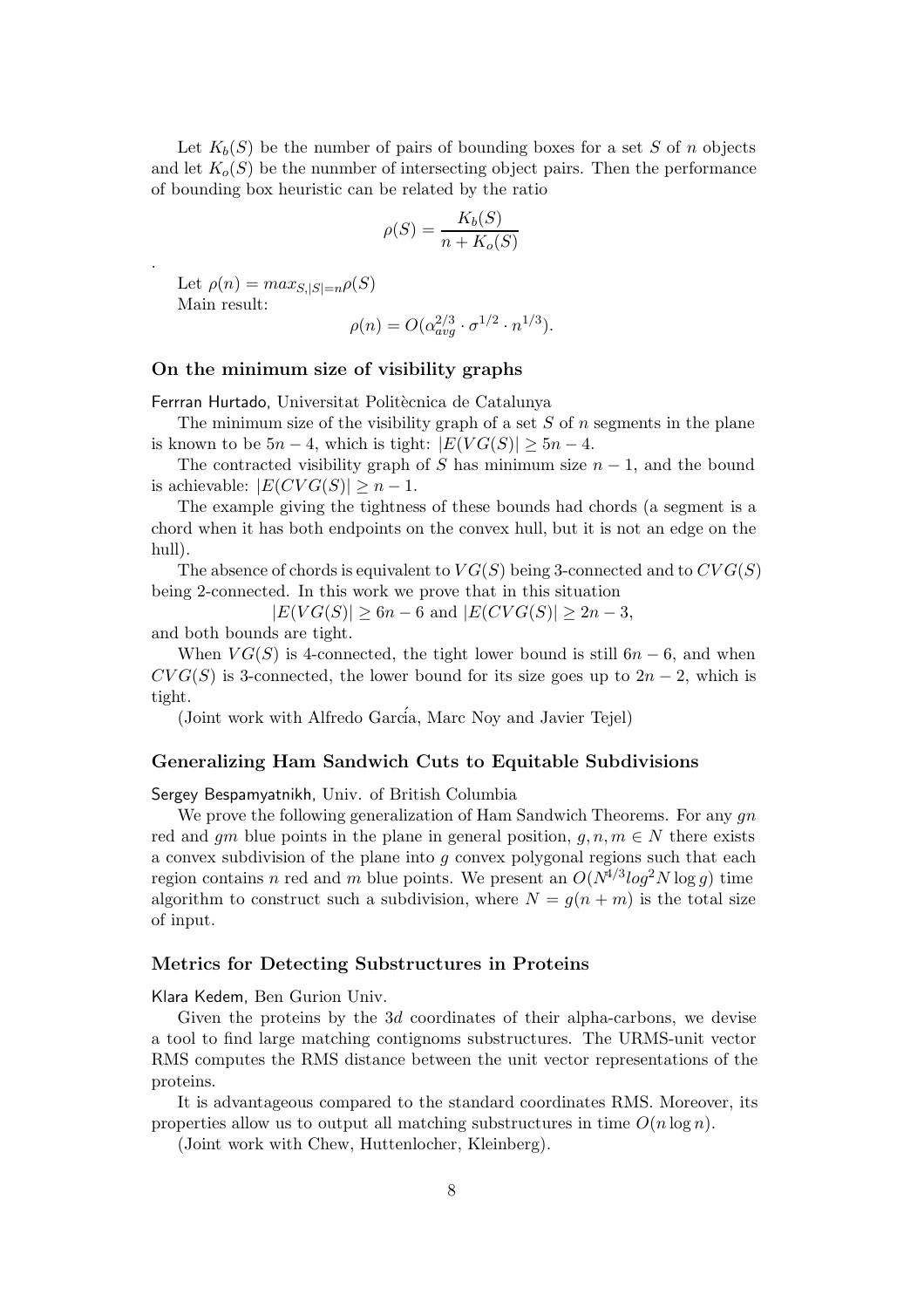# Curve Reconstruction

# Kurt Mehlhorn, MPI – Saarbrücken

We present a curve reconstruction algorithm (joint work with T. Dey and E. Ramos) that for a point set S outputs a graph G with vertex set S and a collection Γ of open and closed curves with the following properties. If  $\gamma$  is any curve such that S is a dense sample for  $\gamma$  then any two points of S adjacent on  $\gamma$  are connected by an edge of G. Also S is a dense sample of  $\Gamma$  and points are connected by an edge of G iff they are adjacent on  $\Gamma$ .

#### On the topological sweep method

## Michel Pocchiola, ENS – Paris

We describe a new method to implement, in constant amortized time, the flip operation of the so-called 'Greedy Flip Algorithm', a topological sweep algorithm for tangent visibility graphs/visibility complexes of pairwise disjoint convex sets. The method uses only primitive data structures and only one geometric predicate: the relative orientation of three convex sets. It matchs the so-called 'Topological Sweep Method' of Edelsbrunner and Guibas in the case where the convex sets are reduced to points. The analysis relies on two horizon theorems (Joint work with Pierre Angelier).

# Entering  $&$  Leaving  $i$ -facets

## $E$ mo Welzl,  $ETH - Zi$ irich

We review some basic properties and concepts of for polytopes (h-vector, Dehn-Sommerville Relations, Generalized Lower Bound Theorem) in the setting of j-facets, with a conclusion to the number of  $(\leq j)$ -facets in 3-space.

# LEDA

#### Stefan Näher, Universität Halle

In the first part we report on the state of the geometric part of LEDA. For further information on the geometric algorithms provided and the geometry kernels available in LEDA we refer to the forthcoming book on LEDA to appear by Cambridge University Press.

In the second part we present GeoWin, a new tool for the animation of geometric algorithms, similar to the GraphWin tool that was already available. GeoWin uses LEDA and works well with LEDA geometry but is not bound to LEDA. It works well with CGAL geomtry, too.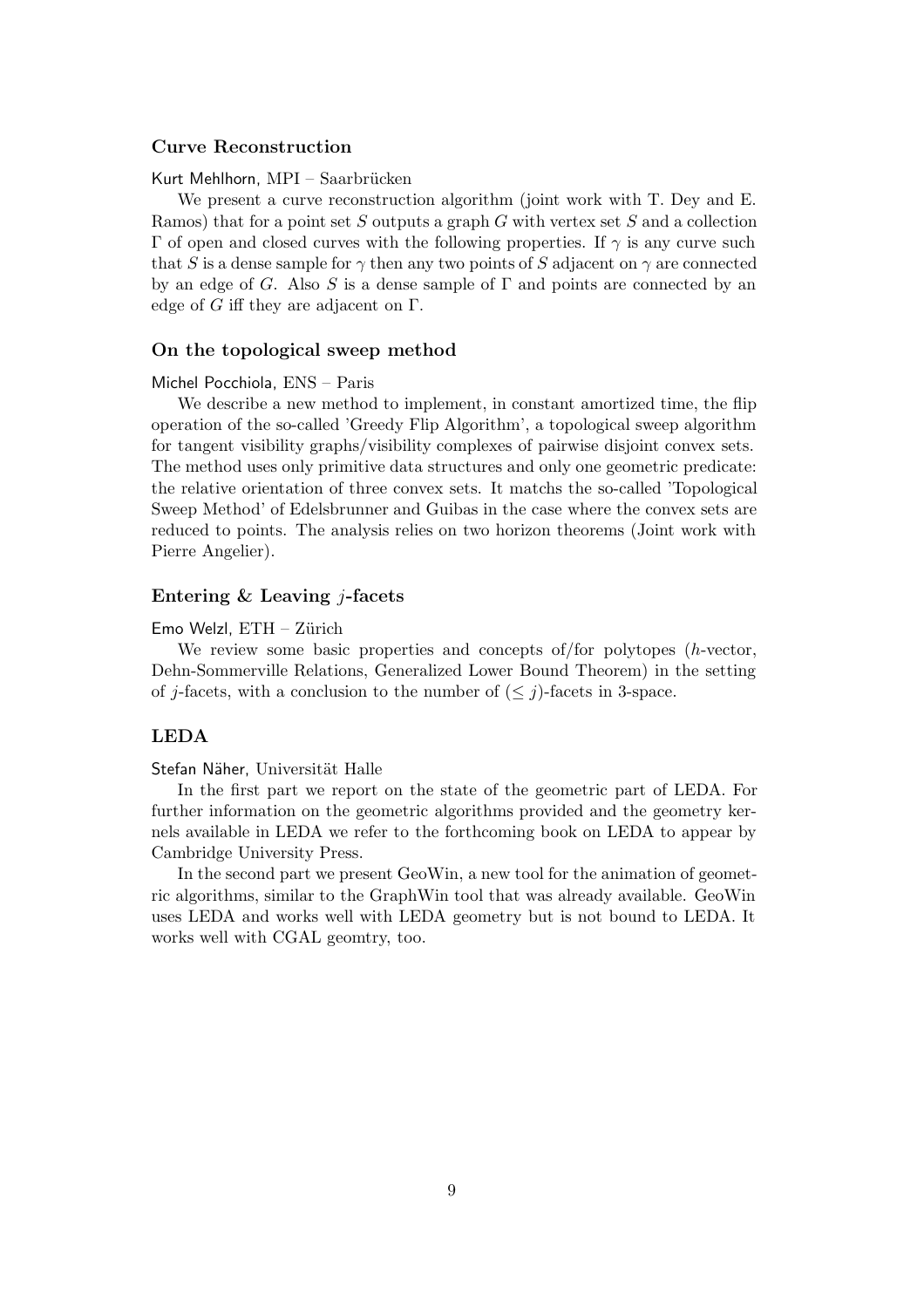# **CGAL**

Stefan Schirra, MPI – Saarbrücken

In the first part of the talk we briefly report on the state of the CGAL library which is developed in ESPRIT LTR IV projects CGAL and GALIA. An online documentation of the functionality of the current release of CGAL can be found at http://www.cs.uu.nl/CGAL/Information/doc html. In the second part we show that CGAL is a beautiful framework for geometric computing. We report on case studies on the cost of geometric computing. Thanks to the parameterization CGAL provides a unique framework for studying the influence of data representation, programming techniques like reference counting, programming style, and the choice of arithmetic on the performance of an algorithm. Concerning arithmetic, there are several techniques applicable to enable exact geometric computation (for different types of problems). The most powerful option is using CGAL with the number type leda real from LEDA. For most problems, this provides a user with an "implementation of the real RAM". Thus a user don't need to worry about robustness problems anymore, when this combination is used. We present the number type leda\_real and report on experiments using number type leda\_real in CGAL.

# JDSL

Michael Goodrich, Johns Hopkins University

We outline the basic architecture of the Data Structures Library in Java (JDSL). It includes the fundamental data structures, including stacks, queues, sequences, trees, priority queues, dictionaries, and graphs, as well as several objectoriented design patterns for using these structures. We also describe a new spatial decomposition data structure called the Balanced Aspect Ratio (BAR) Tree. This data structure is a binary space partition tree such that all its regions are convex, have bounded aspect ratio, and are defined so that the depth of the tree is  $O(\log n)$ .

# Vega - Visualization environment for geometric algorithms

## Christoph A. Broecker and Sven Schuierer, Univ. Freiburg

We present a new approach to the distributed visualization of geometric algorithms that emphasizes the position of the end user. Concepts are introduced that enable a more flexible usage of visualized geometric algorithms, while keeping the task of adapting existing algorithms to the new scheme as simple as possible.

A main proposition is that interactivity should not be built into the visualized *algorithm*, but into the visualizing *system*. With this in mind, we devise a visualization model for geometric algorithms that incorporates strong algorithm execution control, flexible manipulation of geometric input/output data and adjustable view attributes. The new visualization model is implemented in the Vega system. Vega offers distributed visualization of geometric algorithms based on source code annotation and supports the standard libraries LEDA and CGAL.

More information about Vega is available at the following web location: http://ad.informatik.uni-freiburg.de/Vega.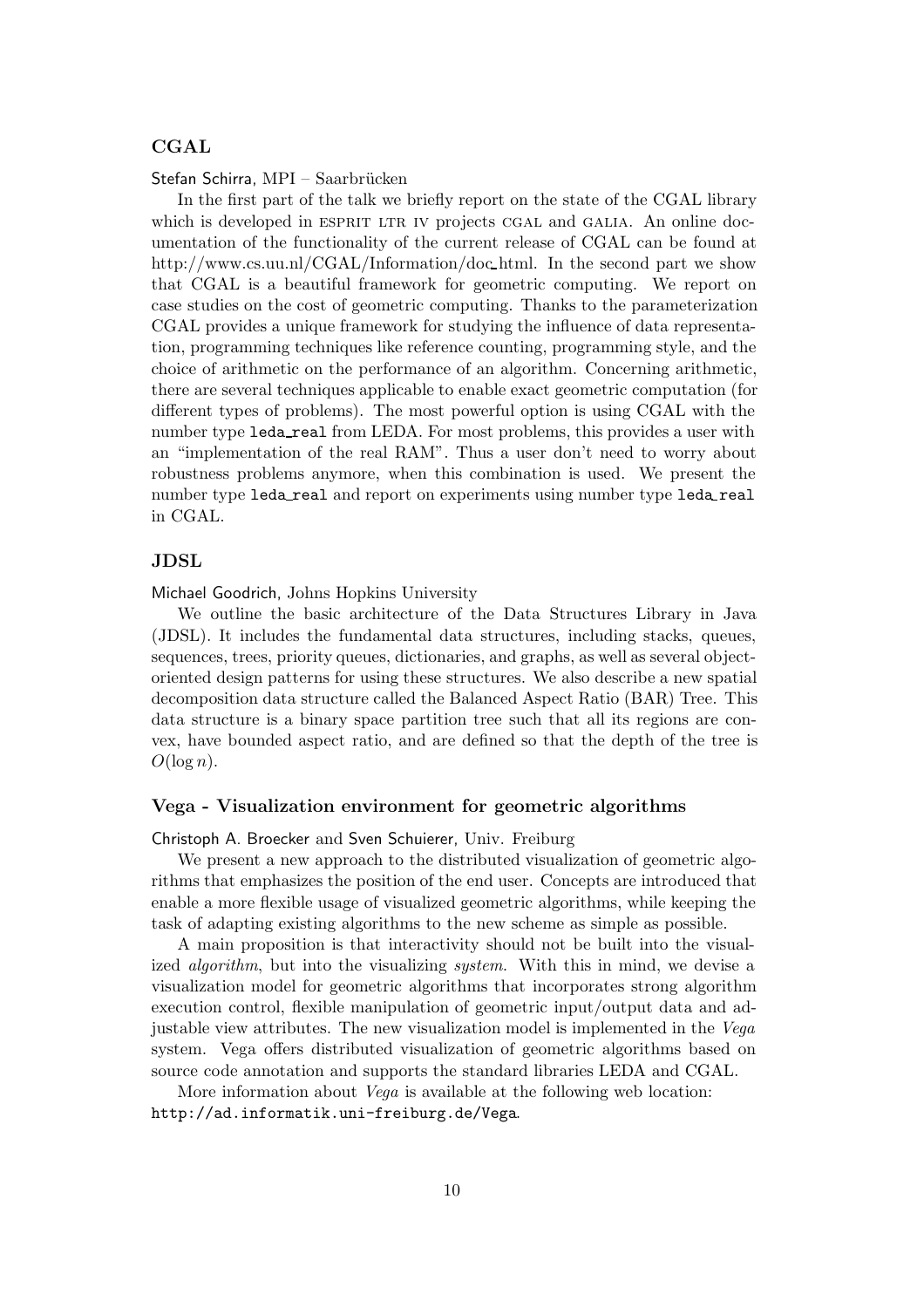# TPIE

Lars Arge, Duke Univ.

We present the TPIE system (Transparent Parallel I/O Environment) developed at Duke University. TPIE (see http://www.cs.duke.edu/TPIE) is a software package that allows for simple, efficient, and portable implementation of I/O-efficient algorithms. We describe the main components of the system, implementation done so far, as well as planned future work. We also demonstrate the efficiency of TPIE by presenting some recent practical results on red-blue rectangle intersection. This problem is one of the key components in what in spatial databases are called "spatial join" ("map-overlay").

# Kinetic Collision Detection

#### Leonidas Guibas, Stanford Univ.

Suppose we have two moving simple polygons  $P$  and  $Q$  in the plane and wish to detect collisions between them. In this talk we exhibit a tiling for the free space outside the polygons which deforms and occasionally changes combinatorially as the polygons move. We argue that with this tiling detecting collisions and the need for combinatorial changes is easy, and that – under some assumptions on the polygon motion – the total number of combinatorial changes to the tiling is small.

#### Experiments with Arrangements

## Dan Halperin, Tel Aviv University

Arrangements are the underlying structures of many algorithmic solutions to geometric problems. In my talk I'll report on experimental work with arrangements done recently at Tel Aviv University. I will describe:

(1) A package for handling planar maps and arrangements which is robust and efficient and allows for fast point location into arbitrary subdivisions (part of the CGAL library) • Algorithms for computing the Minkowski sum of two polygonal sets built on top of the subdivision package (with Eyal Flato, Iddo Hanniel and Oren Nechushtan).

(2) A space sweep algorithm that constructs an arrangement of triangles in three-space and produces two decompositions of the arrangement: the standard vertical decomposition and a sparser subdivision (adding fewer extra faces) that is more efficient in certain respects. • A preprocessor that perturbs a collection of polyhedral surfaces (or triangles) such that their arrangement can be manipulated robustly using floating point arithmetic (with Sigal Raab and Hayim Shaul).

(3) Algorithms for on-line construction of the zone of a curve in a planar arrangement of lines that were designed and implemented as part of a software contest. I'll describe the winning algorithm of the contest and two variants of it that attempt at improving it (with Sariel Har-Peled and Chaim Linhart).

# CG in GIS: theory in PRACTICE

Jack Snoeyink, UBC Computer Science

We described some lessons from learned from applying Computational geometry in practical implementations in Geographic Information Systems. We used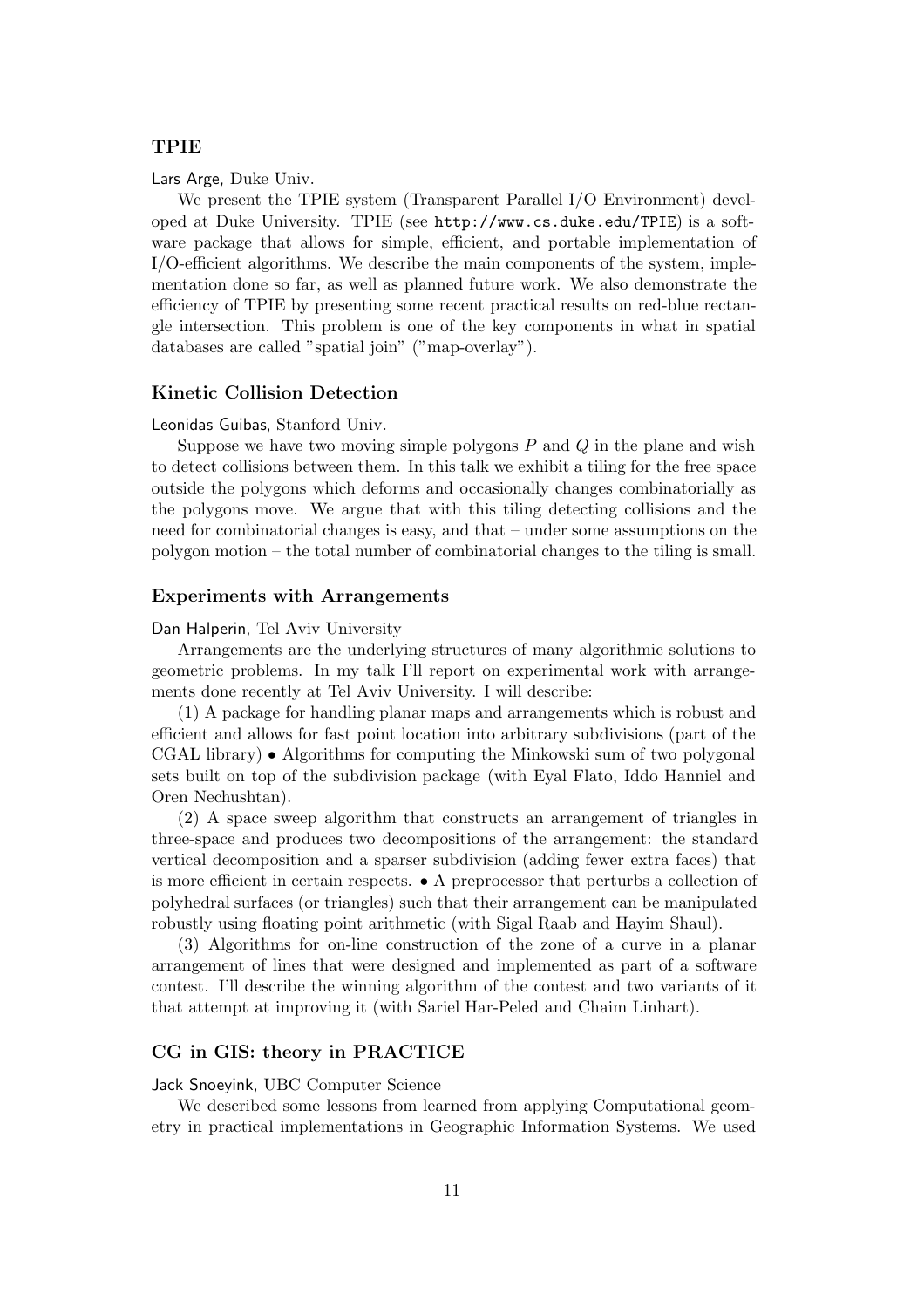work with Michael McAllister on computing all watersheds in a region, and work with Christopher Gold on the crust algorithm as examples.

# Collision Detection and Response

#### Elmar Schömer, Univ. Saarbrücken

Collision Detection and Response

Detecting collisions and calculating physically correct collision responses play an important role when simulating the dynamics of colliding rigid bodies. Virtual reality applications such as virtual assembly planning and ergonomy studies can especially profit from advances in these directions, because they enable an interactive and intuitive manipulation of objects in virtual environments. This talk presents new algorithms for the real-time simulation of multi-body systems with unilateral contacts. The algorithms for dynamic collision detection and for the calculation of contact forces are part of the software library SILVIA, a simulation library for virtual reality applications. See http://www-hotz.cs.uni-sb.de/˜schoemer

# The Path of a Triangulation

### Oswin Aichholzer, TU Graz

For a planar point set  $S$  let  $T$  be a triangulation of  $S$  and  $l$  a line properly intersecting  $T$ . We show that there always exists a unique path in  $T$  with certain properties with respect to  $l$ . This path is then generalized to (non triangulated) point sets restricted to the interior of simple polygons. This so-called triangulation path enables us to treat several triangulation problems on planar point sets in a divide & conquer-like manner. For example, we give the first algorithm for counting triangulations of a planar point set which is observed to run in time sublinear in the number of triangulations. Moreover, the triangulation path proves to be useful for the computation of optimal triangulations.

# Arbitrary-Dimensional Constrained Delaunay Triangulations

Jonathan Shewchuk, Univ. California – Berkeley

Constrained Delaunay triangulations (CDTs) are useful for mesh generation and function interpolation. In dimensions higher than two, CDTs do not exist for all inputs, but they exist for inputs that satisfy conditions that are straightforward to maintain in three dimensions.

I discuss four gift-wrapping algorithms for constructing CDTs, which work on any input that has a CDT. The naive algorithm runs in  $O(n_n n_f n_s)$  time, where  $n<sub>v</sub>$  is the number of vertices,  $n<sub>f</sub>$  is the number of constraining  $(d-1)$ -faces, and  $n<sub>s</sub>$  is the number of d-simplices in the output (where d is the dimension).

A practical sweep algorithm improves the running time to  $O(n_v n_s)$ , and is likely to run yet more quickly in many circumstances encountered in practice. A sweep algorithm employing small-dimensional linear programming runs in  $O(n_v^2 n_f + )$  $n_s \log n_v$ ) time, which is faster if the output size  $n_s$  is significantly larger than  $n_v n_t$ . These two sweep algorithms come in both sweep hyperplane and sweep hypersphere variants. Finally, another sweep hypersphere algorithm deletes a vertex from a CDT in  $O(n_s \log n_v)$  time.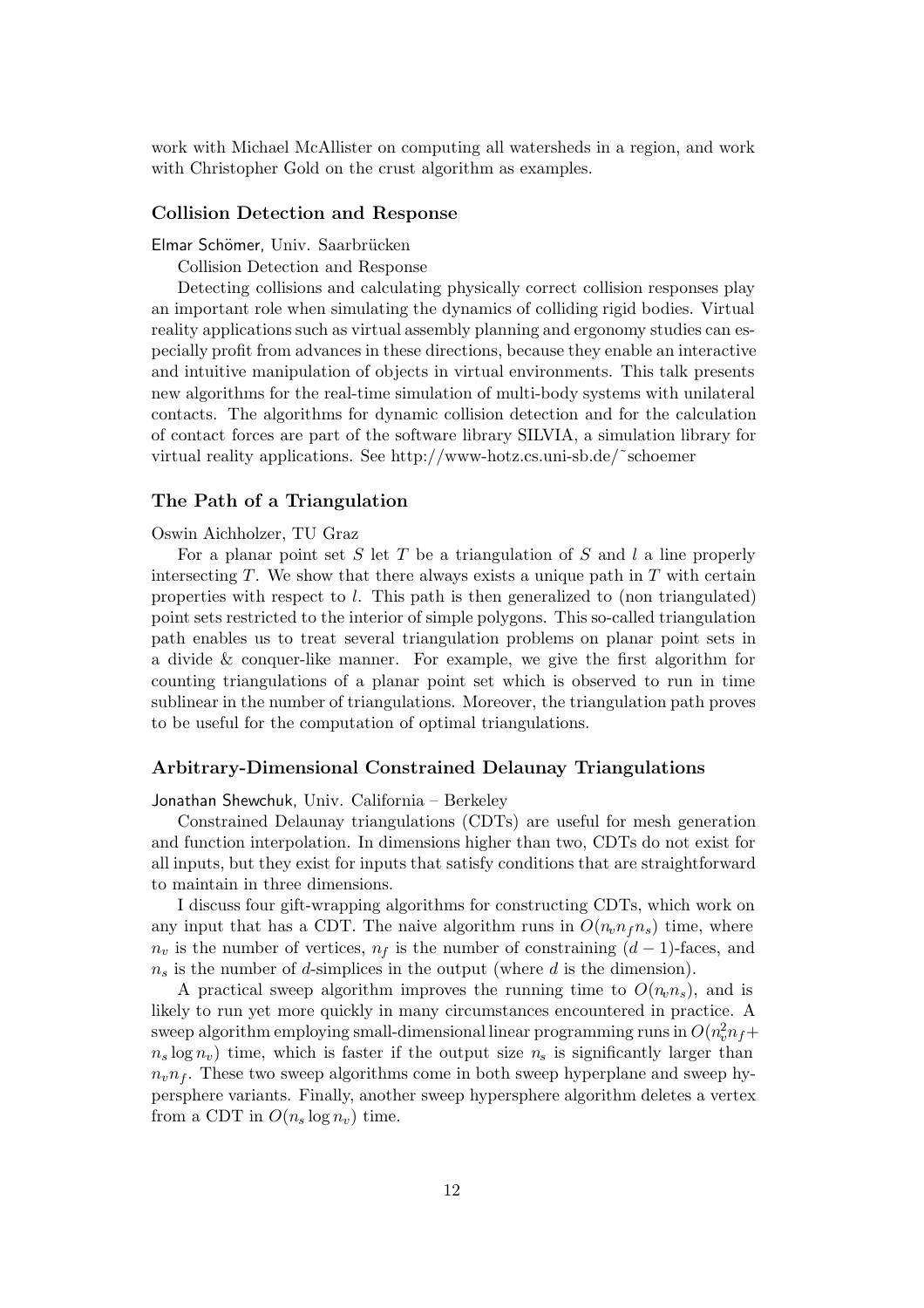# Shortest Anisotropic Paths on Terrains

Jörg-Rüdiger Sack, School of Computer Science, Carleton University

We discuss the problem of computing shortest an-isotropic paths on terrains. Anisotropic path costs take into account the length of the path traveled, possibly weighted, and the direction of travel along the faces of the terrain. Considering faces to be weighted has added realism to the study of (pure) Euclidean shortest paths. Parameters such as the varied nature of the terrain, friction, or slope of each face, can be captured via face weights. Anisotropic paths add further realism by taking into consideration the direction of travel on each face thereby e.g., eliminating paths that are too steep for vehicles to travel and preventing the vehicles from turning over. Prior to this work an  $O(n^n)$  time algorithm due to Rowe and Ross was known for computing anisotropic paths. Here we present the first polynomial time approximation algorithm for computing shortest anisotropic paths. Our algorithm is simple to implement and allows for the computation of shortest anisotropic paths within a desired accuracy.

(Joint with Mark Lanthier, Anil Maheshwari. Research supported in part by NSERC.)

# Pitfalls with Pseudorandom Matrices

# Bernd Gärtner, ETH - Zürich

We review a known phenomenon encountered in generating random matrices using the linear congruential method: the determinant of such a matrix is divisible by a large power of the generators's modulus. This leads to several potential pitfalls when using such matrices and their determinants for testing geometric algorithms. In many cases, an overestimation of the algorithms' performance might result.

# Geometric Approach to Computer Vision

# Tetsuo Asano, JAIST, Japan

A common representation of an image is a matrix with intensity levels as its elements. Regarding intensity levels of pixels as height at corresponding locations, an image can be viewed as a terrain map which is usually represented by a set of contour lines. In this talk it is described how this contour representation is applied to image processing.

There is an algorithm for enumerating all the contours in an output sensitive manner. However, the total length of the contour lines could be quadratic in the image size (number of pixels). Thus, it is not reasonable to store the whole collection of those contour lines.

One of the applications is natural zooming in which an image should be enlarged withour introducing jaggies. For this problem we propse a method as follows: First we compute a contour line. Then, every time we extract a contour line, we approximate it by a smoother curve and then enlarge it. Then, we put some information on the output image by following the enlarged contour. The problem here is how to approximate a contour line by a smoother curve without violating the inclusion relationship among contour lines. Finally some experimental results are shown for comparison with the conventional method.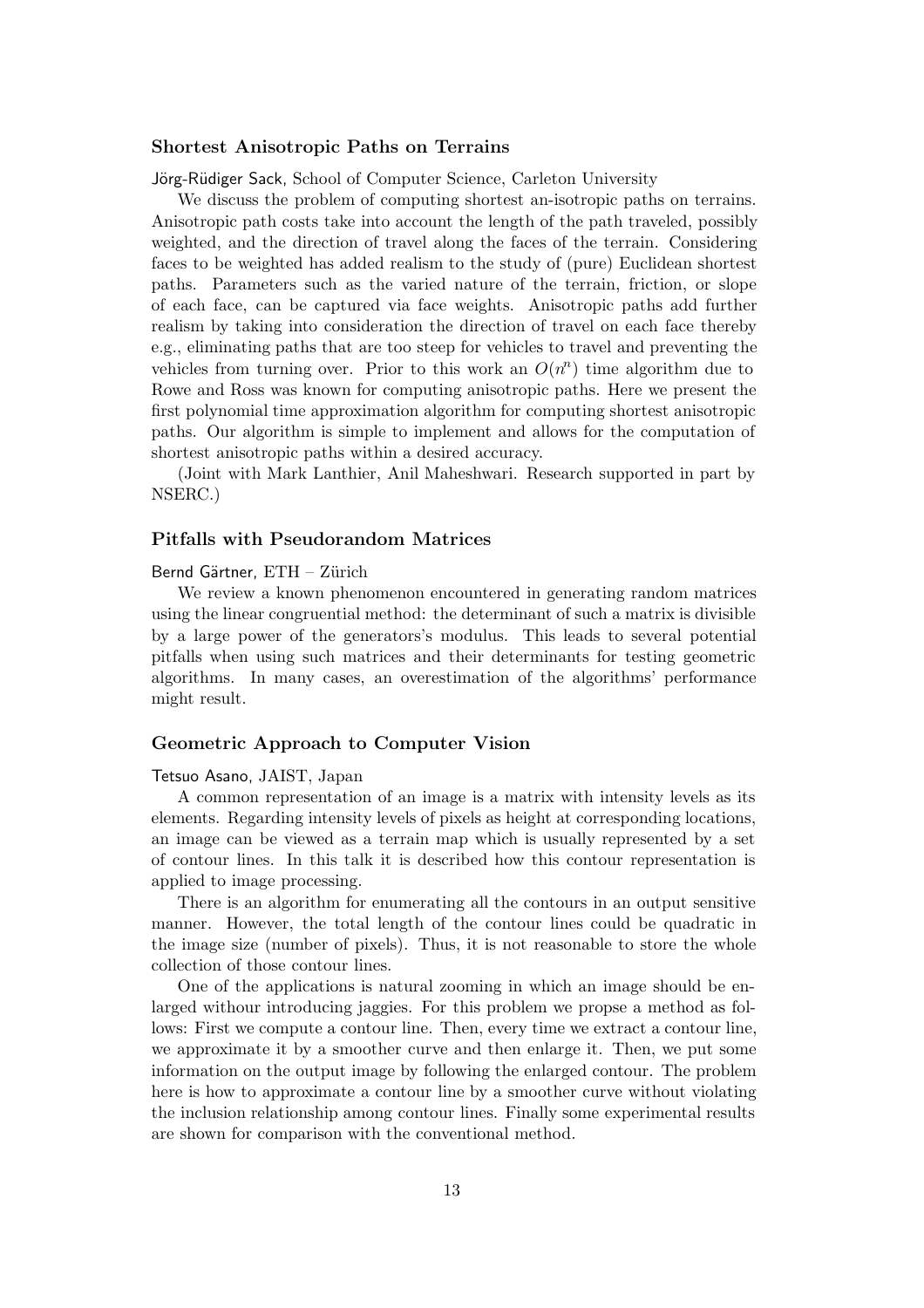# Pipes, Cigars, and Kreplach

Pankaj K. Agarwal, Duke University, and Micha Sharir, Tel Aviv University

We show that the combinatorial complexity of the boundary of the union of the Minkowski sums of a ball with a collection of  $n$  pairwise-disjoint triangles in  $R^3$  is  $O(n^{2+\epsilon})$  for any  $\epsilon > 0$ . In other words, the combinatorial complexity of the free configuration space of a ball moving amid the given triangles is  $O(n^{2+\epsilon})$ . If the triangles "degenerate" to infinite lines, the Minkowski sums are 'pipes' infinite congurent cylinders (so their union has near-quadratic complexity). Cigars are obtained from line segements, and kreplach arise in the general case.

# Protecting Facets in Layered Manufacturing

#### Michiel Smid, Univ. Magdeburg

In Layered Manufacturing, a three-dimensional polyhedral object is built by slicing its (virtual) CAD model, and manufacturing the slices successively. During this process, support structures are used to prop up overhangs. An important issue is choosing the build direction, as it affects the support structures, which in turn impact process speed and part finish. Algorithms are given that (i) compute a description of all build directions for which a fixed facet is not in contact with supports, and (ii) compute a description of all build directions for which the total area of all facets that are not in contact with supports is minimum. The first algorithm is worst-case optimal. A simplified version of the first algorithm has been implemented, and test results on models obtained from industry are given. Finally, a heuristic is proposed for computing a build direction that approximates the minimal area of all parts of the model that are in contact with supports.

(Joint work with: Jörg Schwerdt, Ravi Janardan, Eric Johnson, Jayanth Majhi.)

# $L_{\infty}$  Nearest Neighbor Search in High Dimensions

# Helmut Alt, FU Berlin

Two ideas are presented leading to very simple algorithms to determine the  $L_{\infty}$ -nearest neighbor in highdimensional space which are on the average significantly faster than the brute-foce method. We assume that the sites are  $n$  randomly chosen points in the d-dimensional unit cube.

The first idea is to precompute a box around the given query point whose side length is chosen such that the expected number of sites within the box is small. Points are scanned coordinate by coordinate and are removed as soon as it turns out that they lie outside the box.

The second idea is to start with a box of sidelength 1 and to keep decreasing it according to the points found so far. Points are processed as in the first method.

A detailed analysis shows that both ideas speed up the brute force search by a factor of  $\ln n$ . They also can be combined into one algorithm which, in experiments, is by a factor of about 5 faster than the brute force method for reasonable values of  $n$  and  $d$ .

(Joint work with Ulrich Hoffmann)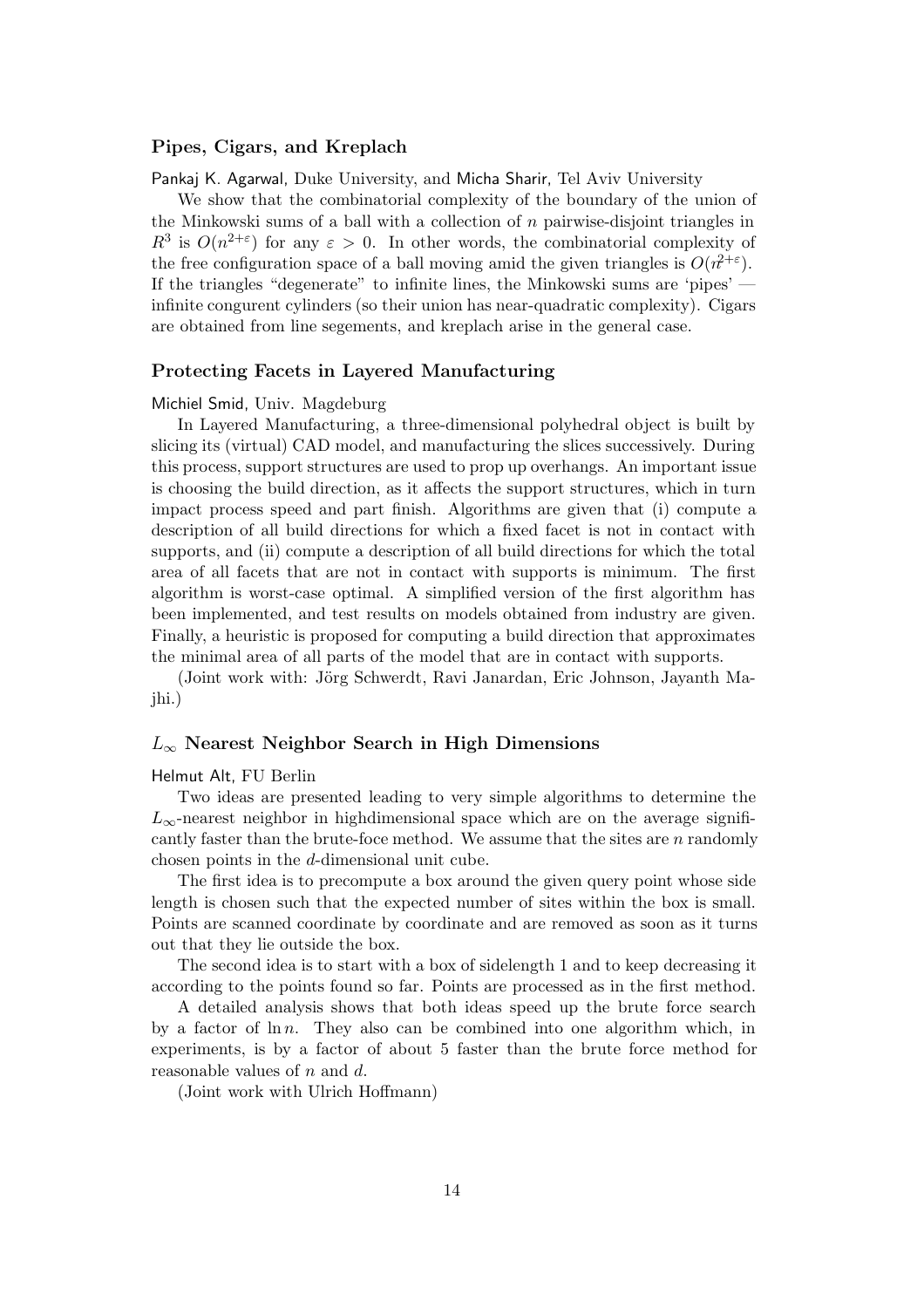# On orientation reconstruction problems in arrangements and oriented matroids

#### Komei Fukuda, Dept. of Mathematics, ETH-Zentrum

Consider a central arrangement A of m hyperplanes in  $R^d$ . Let  $FL(A)$  be the face lattice of A (with an artificial greatest element added). There are two graphs associated with A, namely, the graph  $G(A)$  (i.e. 1-skeleton) of A and the cell graph  $G^*(A)$  (i.e. the dual 1-skeleton) of A. We assume that all three structures  $FL(A)$ ,  $G(A)$  and  $G(A)$  are purely combinatorial objects and do not contain any geometric (i.e. coordinate) information on A. Therefore, the two graphs are substructures of the face lattice. We consider two reconstruction problems: one is to reconstruct  $FL(A)$  from  $G(A)$  and the other to do the same from  $G<sup>*</sup>(A)$ . These can be variations of the problem for simple polytopes studied by Kalai: given the graph of a simple convex polytope, construct its lattice.

The latter problem admits a polynomial-time algorithm, and this was first shown by Fukuda, Tamura and Saito in 1991. In this talk we present old and new results on the former problem, due to Cordovil-KF-Guedes de Olveira and Finschi-KF-Lüthi. In particular, we show the problem is not well-defined unless an extra information is also given, and we present polynomial algorithms for slightly modified problems.

#### I/O-Efficient Dynamic Point Location in Monotone Subdivisions

### Lars Arge, Duke University

We present an efficient external-memory dynamic data structure for point location in monotone planar subdivisions. Our data structure uses  $O(N/B)$ disk blocks to store a monotone subdivision of size  $N$ , where  $B$  is the size of a disk block. It supports queries in  $O(\log_B^2 N)$  I/Os (worst-case) and updates in  $O(\log_B^2 N)$  I/Os (amortized). We also propose a new variant of B-trees, called level-balanced B-trees, which allow insert, delete, merge, and split operations in  $O((1+\frac{b}{B}\log_{M/B}\frac{N}{B}))$  $\frac{N}{B}$ ) log<sub>b</sub> N) I/Os (amortized),  $2 \le b \le B/2$ , even if each node stores a pointer to its parent. Here  $M$  is the size of main memory. Besides being essential to our point-location data structure, we believe that *level-balanced B-trees* are of significant independent interest. They can, for example, be used to dynamically maintain a planar st-graph using  $O((1 + \frac{b}{B} \log_{M/B} \frac{N}{B}))$  $\frac{N}{B}$ )  $\log_b N$ ) =  $O(\log_B^2 N)$ I/Os (amortized) per update, so that reachability queries can be answered in  $O(\log_B N)$  I/Os (worst case).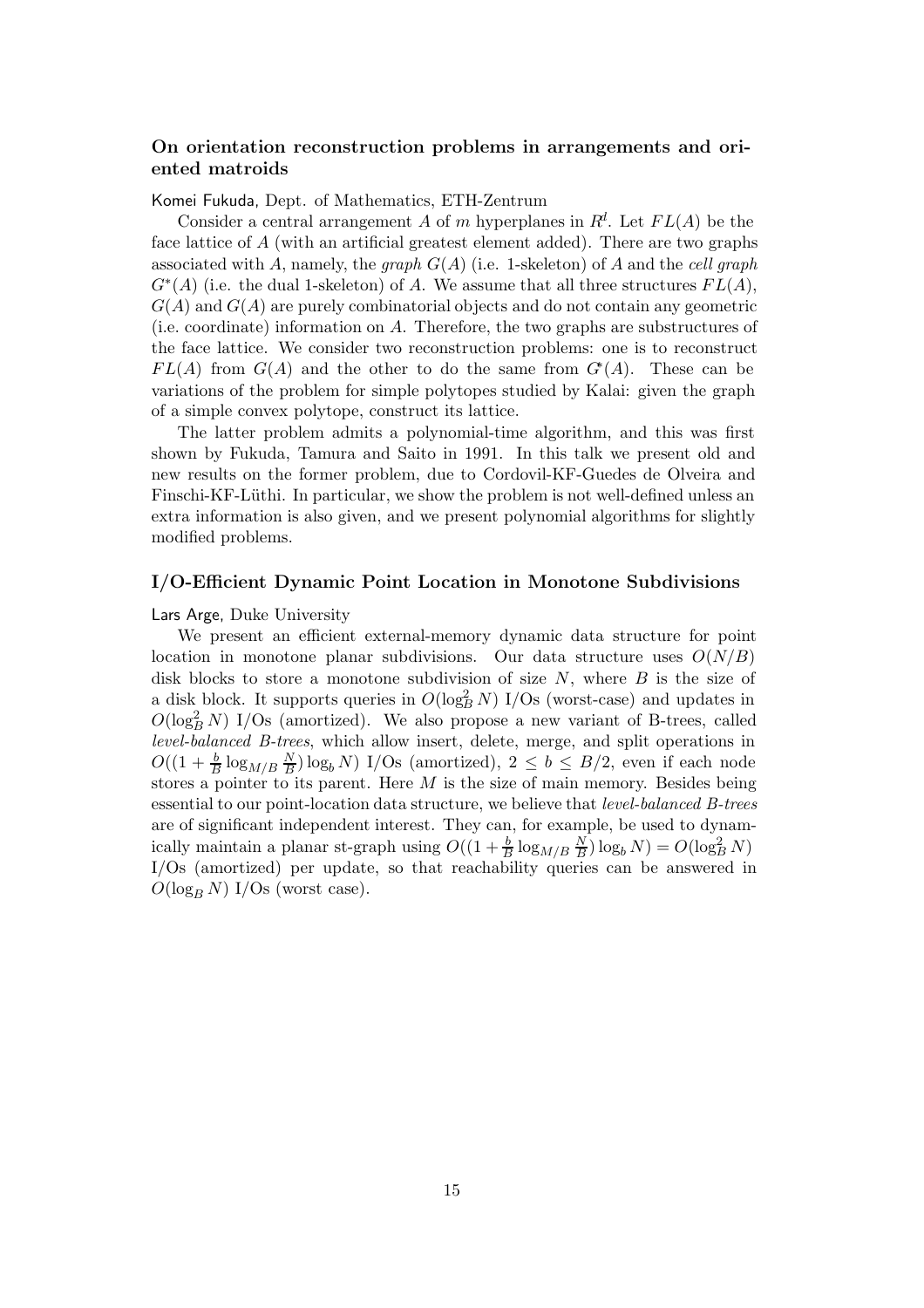## Point location in external memory and level-balanced B-trees

Jeffrey Vitter, Duke Univ.

As part II of the talk, we present a dynamic external memory data structure called level-balanced B-trees that maintains parent pointers and supports search and order queries in  $O(log_b N) I/Os$  and splice, merge, insert, and delete operations in  $O((log_b N) \frac{b}{B})$  $\frac{b}{B}$ log<sub>*M*/*B*</sub>(*N*/*B*)) I/Os amortized, where *b* is a tunable parameter in the range  $1 \leq b \leq B$ , B is the disk block size, N is the number of items stored, and M is the internal memory size. With the choice  $b = B/\log B$ , we get the bounds  $O(\log_B N)$  and  $O((\log_B N)^2)$ , respectively. The data structure uses a global rather than local balancing constraint. It can be used in support of reachability in planar s, t-graphs and point location in monotone subdivisions.

#### Constructing PL-Homeomorphisms and Planar Graph Embeddings

#### Rephael Wenger, Ohio State Univ.

Let P and Q be two polygons, possibly with holes, and let  $\{p_1, ..., p_n\}$  and  ${q_1, ..., q_n}$  be the vertex sets of P and dffQ, respectively. We describe a general method of constructing PL-homeomorphisms from  $P$  to  $Q$  and mapping  $p$ to  $q_i$ .  $O(n^2)$  triangles are sufficient and sometimes necessary to construct such homeomorphisms. We also describe a simple greedy algorithm for the related problem of constructing k pairwise disjoint polygonal paths in a simple polygon using  $O(M \log k)$  line segments where M is the size of the optimal solution (the fewest required.) Finally, let  $\{p_1, ..., p_n\}$  be a set of n points in the plane and let G be a planar graph with vertex set  $\{v_1, ..., v_n\}$ . We show how to give a planar embedding of G mapping  $v_i$  to  $p_i$  and using a total of  $O(n^2)$  line segments.

(Joint work with Mark Babikov, Janos Pach, Diane Souvaine and Himanshu Gupta.)

# Geometric ideas related to Ramsey theory

#### Vera Rosta, Webster University

In a recent paper with Gy. Karolyi we show that  $R_G(C_k, P_l) = (k-1)(l-1)+1$ , that is, in any 2-coloring of the  $\binom{n}{2}$  line segments determined by  $n \ge (k-1)(l-1)+1$ points in the plane, one of the color classes contains a non-crossing cycle of length  $k$  or the other color class contains a non-crossing path of length  $l$ . This result is best possible. These cycles and paths can be found by an  $O(n^3)$  time algorithm. Similarly  $(k-1)(l-1)+1 \leq R_G(C_k, C_l) \leq (k-1)(l-2)+(k-2)(l-1)+2$ . We compare these so called Geometric Ramsey numbers to the Generalized Ramsey numbers for cycles, paths, trees etc. where we consider simple graphs and the non-crossing constraint is dropped. We also present a simple new proof for an earlier theorem on  $R(C_k, C_l)$  in simple, non-geometric graphs.

Gy. Elekes conjectured that if the edges of a simple graph on n vertices,  $n >$  $n_0(k)$ , are colored with cn colors so that no two adjacent edges have the same color then there is an alternating two colored path of length  $k$ . If this is true, Szemeredi's famous theorem would follow from it. A simple, geometric counterexample can be constructed to Elekes's conjecture using hypercube graph.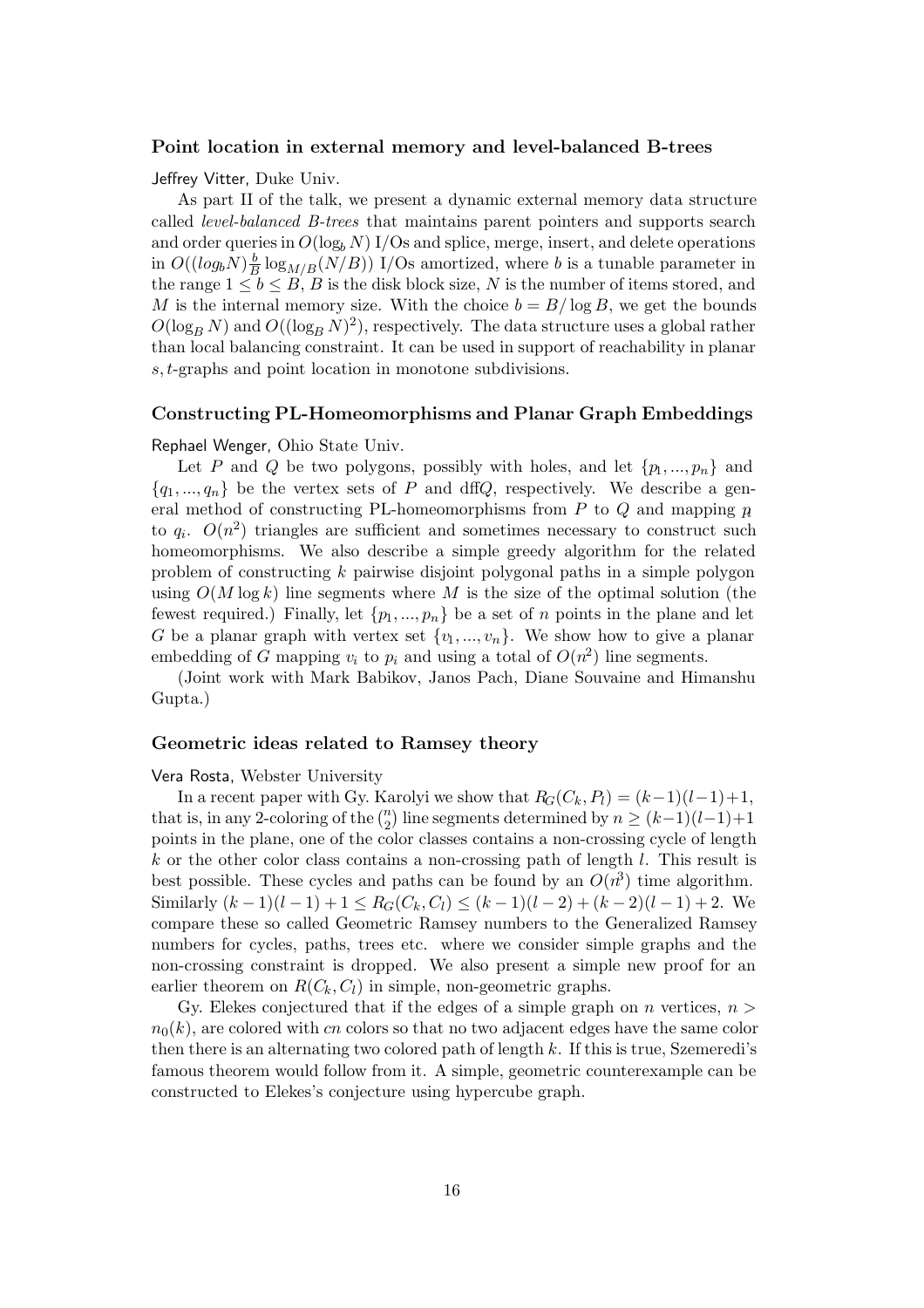# Kinetic Connectivity of Rectangles

# John Hershberger, Mentor Graphics

We develop a kinetic data structure (KDS) for maintaining the connectivity of a set of axis-aligned rectangles moving in the plane. In the kinetic framework, each rectangle is assumed to travel along a low-degree algebraic path, specified by a flight plan—if the flight plan changes, the data structure is informed about it. The connectivity of rectangles changes only at discrete moments, given by the times when the order of rectangles along either axis changes. Our main result is a kinetic data structure of size  $O(n \log n)$  that requires  $O(\log^2 n)$  amortized time for each update, and answers connectivity queries in worst-case time  $O(\log n / \log \log n)$ .

(Joint work with Subhash Suri.)

#### Edge Operations on Spanning Trees

#### Franz Aurenhammer, TU Graz

Let S be a set of n points in  $R^2$ , and let T be a spanning tree of S. Sliding an edge  $e \in T$  means moving one endpoint of e along a neighbored edge so that no crossings among edges are introduced. We show that each non-crossing spanning tree  $T_1$  can be transformed into any other one by a sequence of slidings. The proof strongly relies on triangulating the trees.

In trying to prove a better upper bound on the number of slides, we encountered the following result. If a spanning tree  $T$  is the minimum spanning tree of its own constrained Delaunay triangulation, then  $T$  has to be the (global) minimum spanning tree of the point set S.

# Antenna Placement on Terrains

#### Peter Widmayer, ETH Zürich

We study the problem of placing a smallest number of antennas at a fixed height above a terrain (given as a triangulated irregular network) such that each point on the terrain sees one of the antennas. This problem is motivated by plans of telecommunications companies in Switzerland to place balloons at fixed positions in the air, where they serve as antennas for mobile phones. We show that this problem is not only NP-hard, but that an optimum solution even cannot be approximated within a ratio of  $\frac{1-\epsilon}{28} \ln n$ , for any  $\epsilon > 0$ , where n is the number of vertices of the terrain. This inapproximability bound follows by a reduction of the result by Feige that proves that SET COVER cannot be approximated within a factor of  $(1 - \epsilon) \ln n$ . Furthermore, we propose an approximation algorithm that achieves an  $O(\log n)$  ratio and runs in polynomial time. In a practical prototype, we tried various heuristics, and the greedy heuristics based on SET COVER turned out to give reasonably looking results.

#### Walking Around Fat Obstacles

#### Matthew J. Katz, Ben Gurion Univ.

We prove that if an object  $O$  is convex and fat then, for any two points a and b on its boundary, there exists a path along the boundary, from  $a$  to  $b$ , whose length is bounded by the length of the line segment  $\overline{ab}$  times some constant  $\beta$ .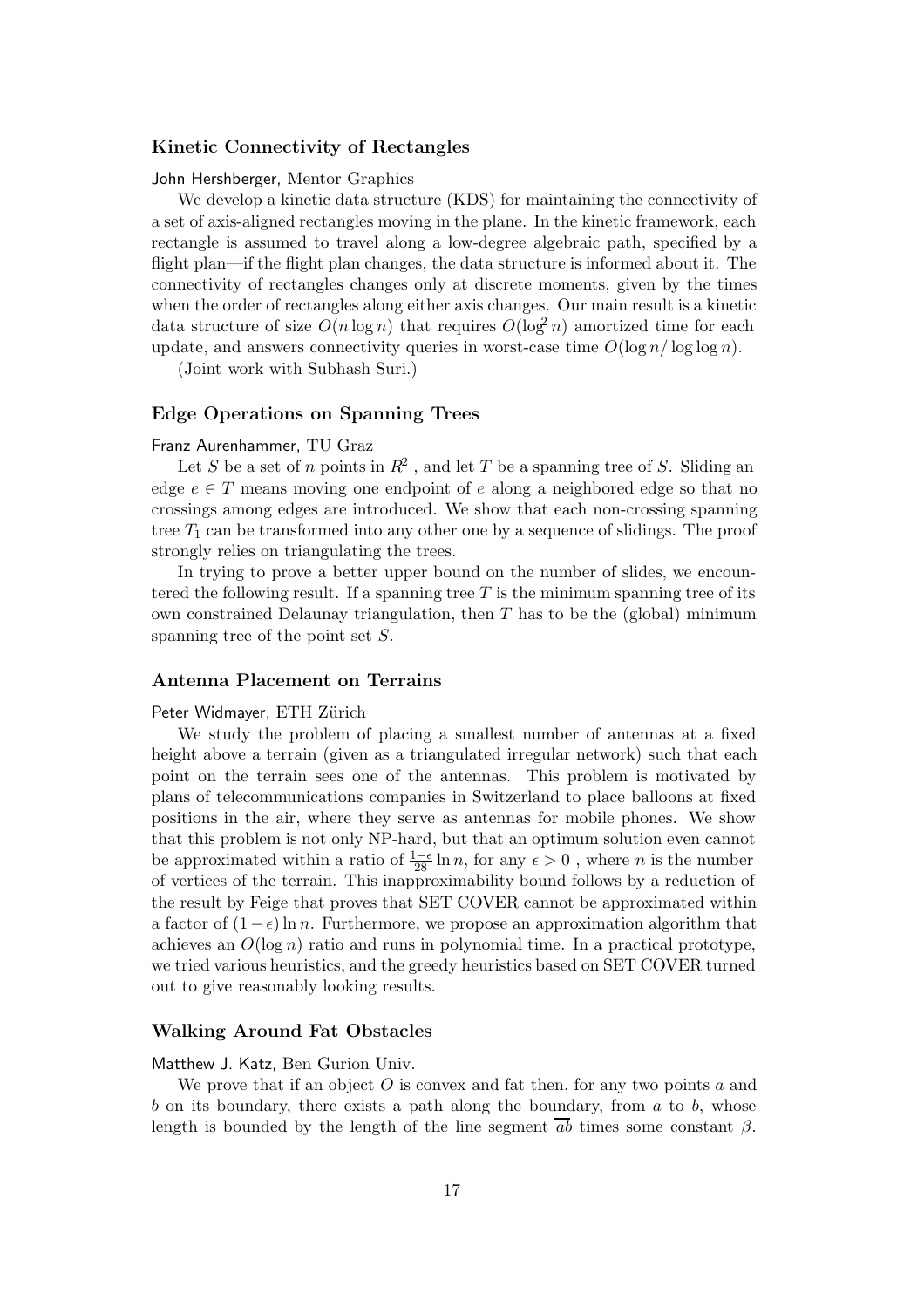This constant is a function of the fatness-constant and the dimension d. We prove bounds for  $\beta$  and show how to efficiently find paths on the boundary of O whose lengths are within these bounds. As an application of this result, we present a method for computing short paths among convex, fat obstacles in  $\mathbb{R}^d$  by applying de Berg's method for producing a linear-size subdivision of the space. Given a start site and a destination site in the free space, a standard obstacle-avoiding "straight-line" path that is at most some multiplicative constant factor longer than the length of the segment between the sites can be computed efficiently.

(join work with L. Paul Chew, Haggai David and Klara Kedem)

# Reconstructing polygons from their complex moments

#### David Kirkpatrick, Univ. British Columbia

Building on results of Motzkin and Schoenberg in the early 50's and Philip Davis in the early 60's, Milafar et al. [IEEE Trans. on Signal Processing, Feb. '95] showed that the vertices of any polygon  $P$  are uniquely determined by the first 2n – 3 complex moments of P (ie.  $\int \int_{p} z^{k} dx dy, k = 1, 2, \cdots 2n - 3$ ).

Very recently Golub et al. have shown how to overcome some of the numerical difficulties with the reconstruction. They also show how the moments can be used to provide partial informations about the connections (edges) joining the reconstructed vertices. This gives rise to an interesting combinatorial/geometric problem: how to efficiently construct polygons consistent with the given moment informations (in highly degenerate cases there may be exceptionally many such "solutions").

This talk presents the background along with some of our progress (both theoretical and experimental) on this problem.

(Joint work with S. Durocher and J. Varah, UBC.)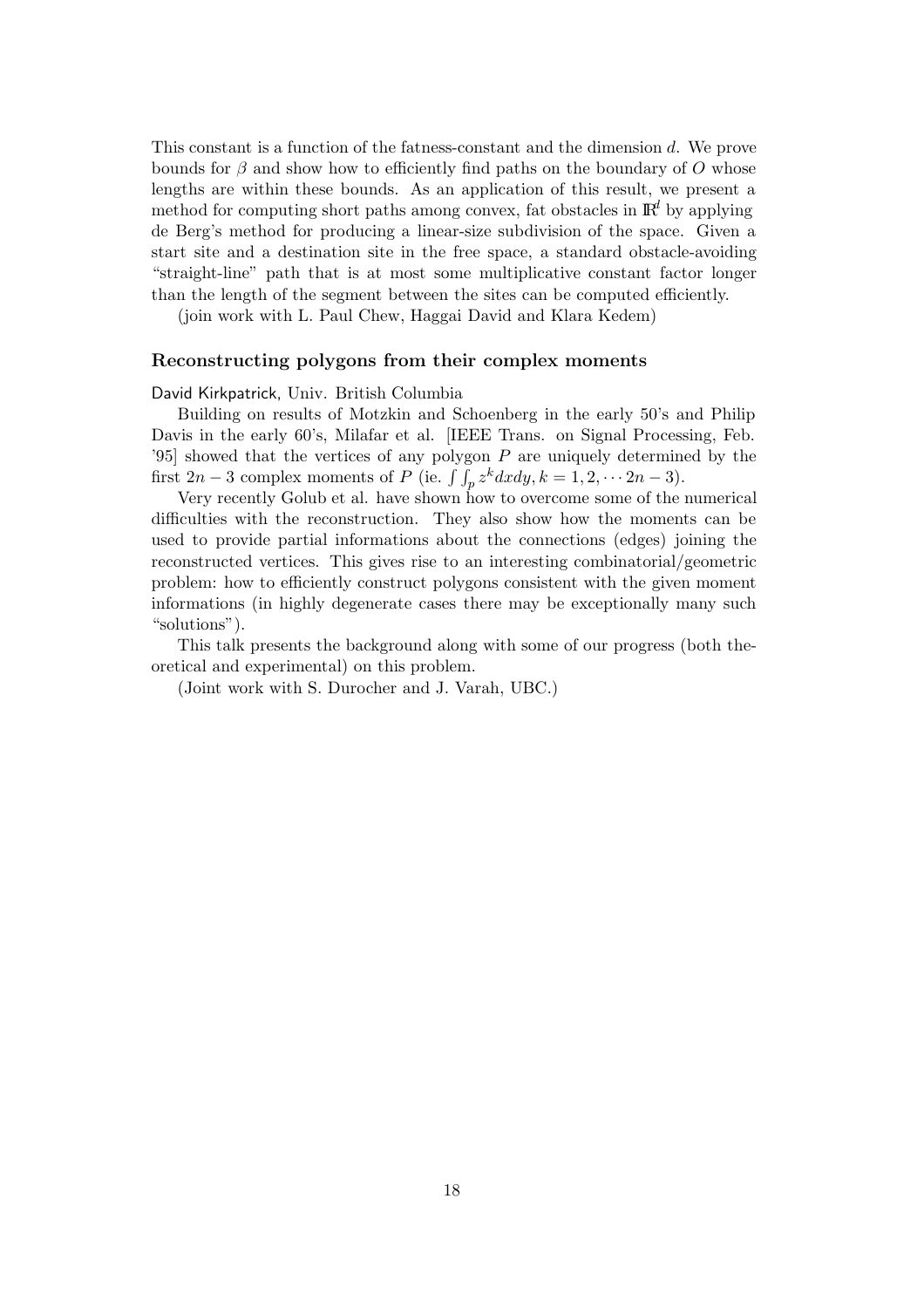# List of Participants - Dagstuhl Seminar 99102 23.07.98 Date: 07.03.1999 - 12.03.1999 Title: Computational Geometry

Pankaj Kumar Agarwal Duke University Computer Science Dept. Box 90129 NC 27708-0129 Durham USA phone: +1-919-660-6540 fax: +1-919-660-6519 e-mail: pankaj@cs.duke.edu url: www.cs.duke.edu/~pankaj

Oswin Aichholzer TU Graz Institut fur Grundlagen der Informationsverarbeitung Klosterwiesgasse 32 A-8010 Graz AUSTRIA phone: +43-316-873-5841 fax: +43-316-873-5805 e-mail: oaich@igi.tu-graz.ac.at url: www.cis.tu-graz.ac.at/igi/oaich/

Helmut Alt Freie Universitat Berlin FB Mathematik und Informatik Takustr. 9 D-14195 Berlin GERMANY phone: +49-30-83875160 fax: +49-30-83875109 e-mail: alt@inf.fu-berlin.de url: www.inf.fu-berlin.de/inst/theo/tcs

Lars Arge Duke University Computer Science Dept. D205 LSRC Box 90129 Durham, NC 27708-0129 USA phone: +1-919-660-6557 fax: +1-919-660-6519 e-mail: large@cs.duke.edu url: www.cs.duke.edu/~large

Boris Aronov Polytechnic University Computer & Information Science Dept. 6 Metrotech Center Brooklyn, New York 11201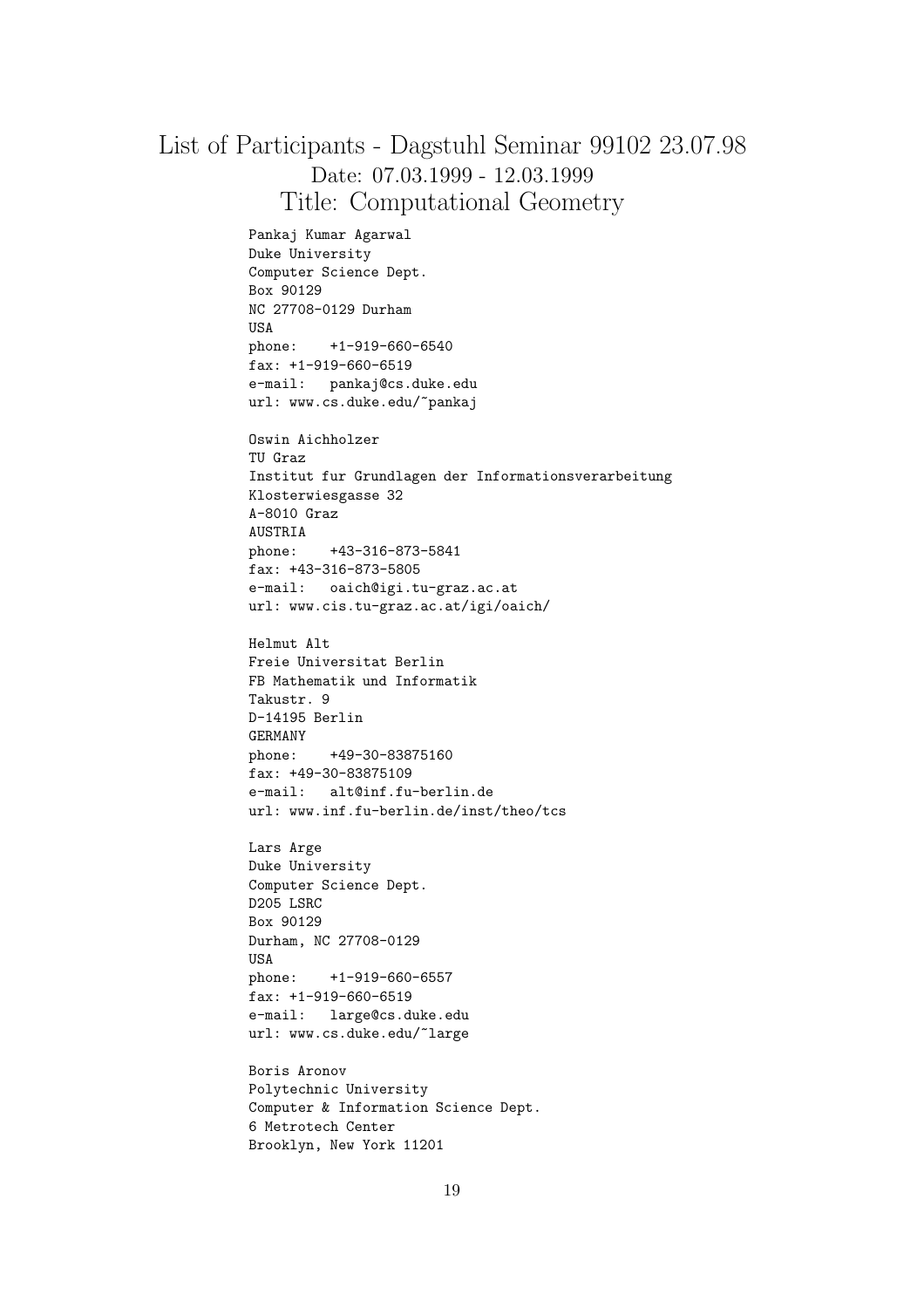USA phone: +1-718-260-3092 e-mail: aronov@ziggy.poly.edu Tetsuo Asano Japan Adance Institute for Science and Technology School of Information Science Asahidai - Tatsunokuchi 923-1292 Ishikawa JAPAN phone: +81-761-51-1205 fax: +81-761-51-1149 e-mail: t-asano@jaist.ac.jp Franz Aurenhammer TU Graz Institut fur Grundlagen der Informationsverarbeitung Klosterwiesgasse 32 A-8010 Graz AUSTRIA phone: +43-316-873-5844 fax: +43-316-873-5805 e-mail: auren@igi.tu-graz.ac.at Gill Barequet Technion Dept. of Computer Science IL-32000 Haifa ISRAEL phone: +972-4-829-3219 fax: +972-4-822-1128 e-mail: barequet@cs.technion.ac.il url: www.cs.technion.ac.il/"barequet/ Sergey Bespamyatnikh University of British Columbia Dept. of Computer Science 201-2366 Main Mall V6T 1Z4 Vancouver CANADA phone: +1-604-822-3123 e-mail: besp@cs.ubc.ca url: www.cs.ubc.ca/spider/besp/ Christoph A. Brocker Universitat Freiburg Institut fur Informatik Geb. 51, Am Flugplatz 10 D-79110 Freiburg GERMANY phone: +49-761-203-8168 fax: +49-761-203-8162 e-mail: hipke@informatik.uni-freiburg.de url: ad.informatik.uni-freiburg.de/~hipke/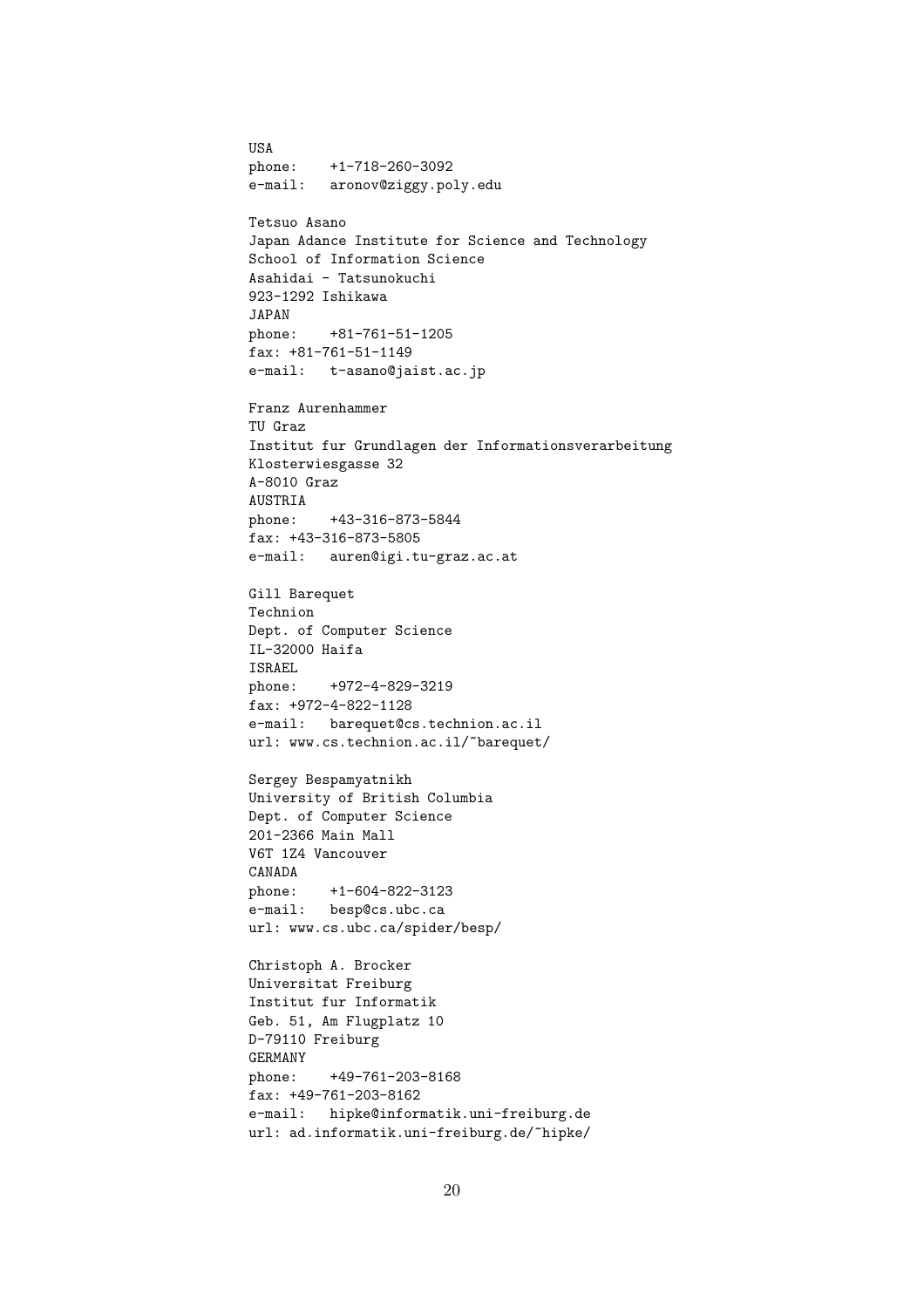Scot Drysdale Dept. of Computer Science, 6211 Sudikoff Lab. Dartmouth College Hanover, NH 03755-3510 USA phone: +1-603-646-2101 fax: +1-603-646-1672 e-mail: scot@cs.dartmouth.edu Alon Efrat Stanford University Dept. of Computer Science Gates 375 353 Serra Mall Stanford, CA 94305-9045 USA fax: +1-650-723-0033 e-mail: alon@cs.stanford.edu Jeff Erickson The University of Illinois Dept. of Computer Science 1304 West Springfield Avenue Urbana, IL 61801 USA phone: +1-217-333-6769 e-mail: jeffe@cs.uiuc.edu url: compgeom.cs.uiuc.edu/~jeffe/ William Evans University of Arizona Dept. of Computer Science 1040 E. Fourth Street Tucson, AZ 85721 USA fax: +1-520-621-4246 e-mail: will@cs.arizona.edu Komei Fukuda ETH Zurich Institut fur Unternehmensforschung (Operations Research) CH-8092 Zurich SWITZERLAND phone: +41-1-632-4023 fax: +41-1-632-1025 e-mail: fukuda@ifor.math.ethz.ch url: www.ifor.math.ethz.ch/staff/fukuda Michael Goodrich

Johns Hopkins University Computer Science Dept. 3400 N. Charles Street Baltimore, MD 21218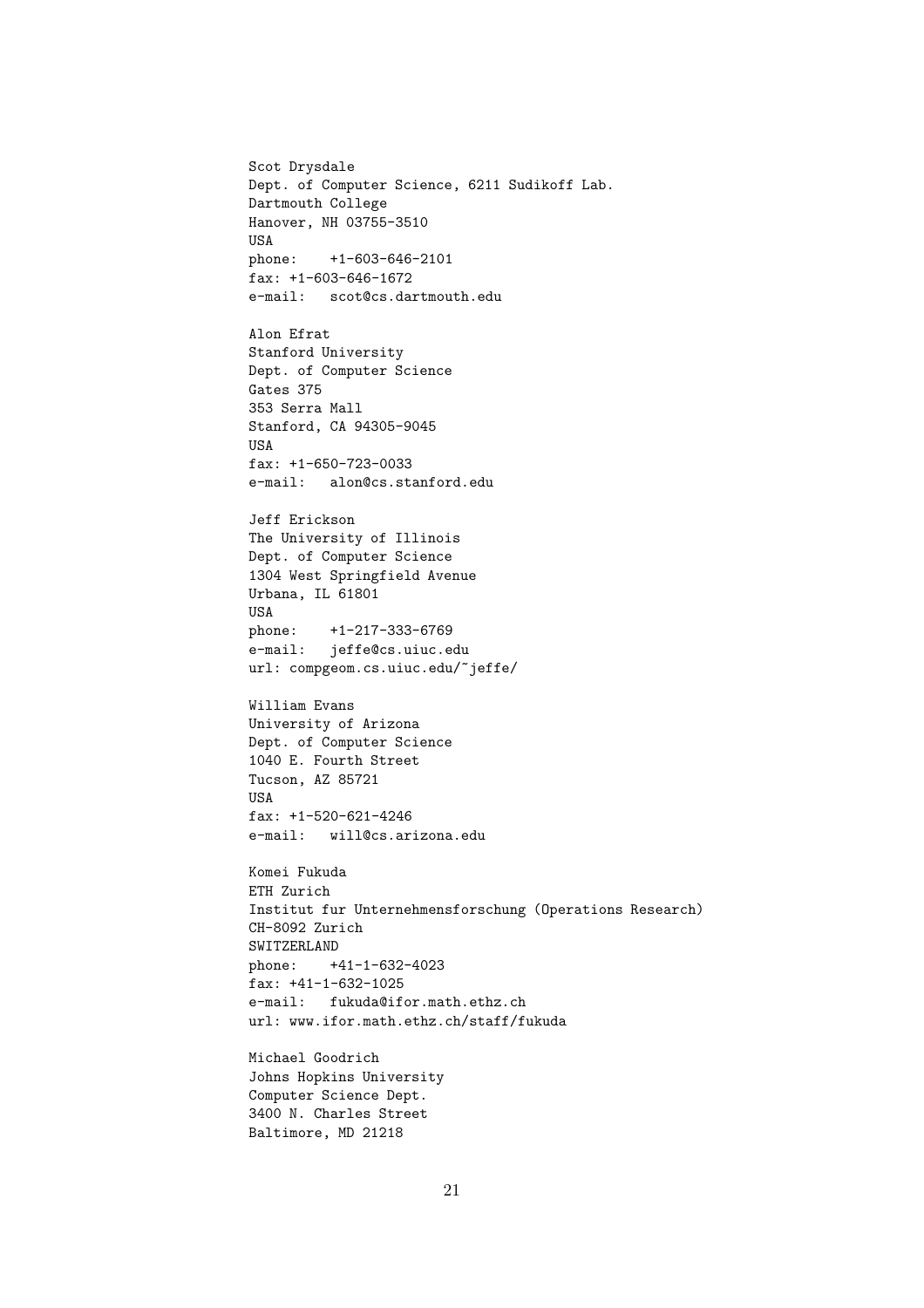USA phone: +1-410-516-7708 fax: +1-410-516-6134 e-mail: goodrich@cs.jhu.edu url: www.cs.jhu.edu/~goodrich/

Leonidas Guibas Stanford University Computer Systems Laboratory Stanford, CA 94305-9040 USA phone: +1-650-723-0304 fax: +1-650-723-0033 e-mail: guibas@cs.stanford.edu url: graphics.stanford.edu/~guibas

Bernd Gartner ETH Zurich Institut fur Informatik CH-8092 Zurich SWITZERLAND phone: +41-1-632-6986 e-mail: gaertner@inf.ethz.ch url: www.inf.ethz.ch/personal/gaertner

Dan Halperin Tel Aviv University Computer Science Dept. 69978 Tel-Aviv ISRAEL phone: +972-3-6406478 fax: +972-3-640-9357 e-mail: halperin@math.tau.ac.il url: www.math.tau.ac.il/"halperin

John E. Hershberger Mentor Graphics Corp. Interconnectix Business Unit 8005 SW Boeckman Road Wilsonville, OR 97070 USA phone: +1-503-685-0723 fax: +1-503-685-4897 e-mail: john\_hershberger@mentor.com

Ferran Hurtado Universitat Politecnica de Catalunya Dept. de Matematica Aplicada II Pau Gargallo 5 E-08028 Barcelona SPAIN phone: +34-93 4017280 fax: +34-93 4017284 e-mail: hurtado@ma2.upc.es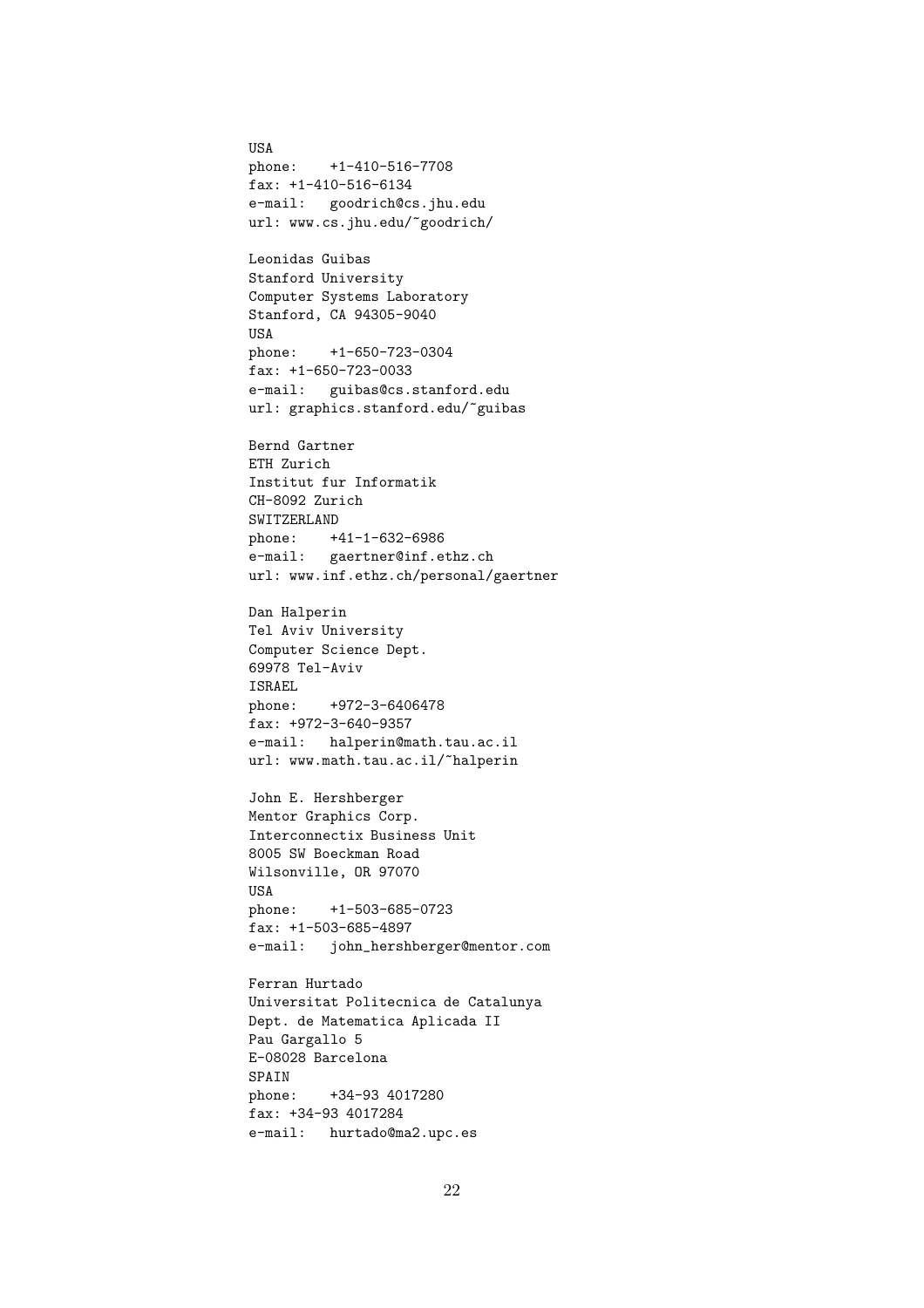url: www-ma2.upc.es/~hurtado/ferran.html Matya Katz Ben Gurion University Dept. of Mathematics & Computer Science 84105 Beer Sheva ISRAEL phone: +972-7-6461628 fax: +972-7-6472909 e-mail: matya@cs.bgu.ac.il url: www.cs.gbu.ac.il/~matya Klara Kedem Ben Gurion University Dept. of Mathematics & Computer Science Box 653 84105 Beer Sheva ISRAEL phone: +972-7-6461-628 fax: +972-7-6472-909 e-mail: klara@cs.bgu.ac.il url: www.cs.bgu.ac.il/~klara David G. Kirkpatrick University of British Columbia Dept. of Computer Science 201-2366 Main Mall V6T 1Z4 Vancouver CANADA fax: +1-604-822-5485 e-mail: kirk@cs.ubc.ca Rolf Klein FernUniversitat-GH-Hagen Praktische Informatik IV Informatikzentrum D-58084 Hagen GERMANY phone: +49-2331-987-327 fax: +49-2331-987-4896 e-mail: rolf.klein@fernuni-hagen.de Kurt Mehlhorn MPI fur Informatik Im Stadtwald D-66123 Saarbrucken GERMANY phone: +49-681-9325 100 fax: +49-681-9325 199 e-mail: mehlhorn@mpi-sb.mpg.de url: www.mpi-sb.mpg.de/~mehlhorn

Stefan Naher Universitat Halle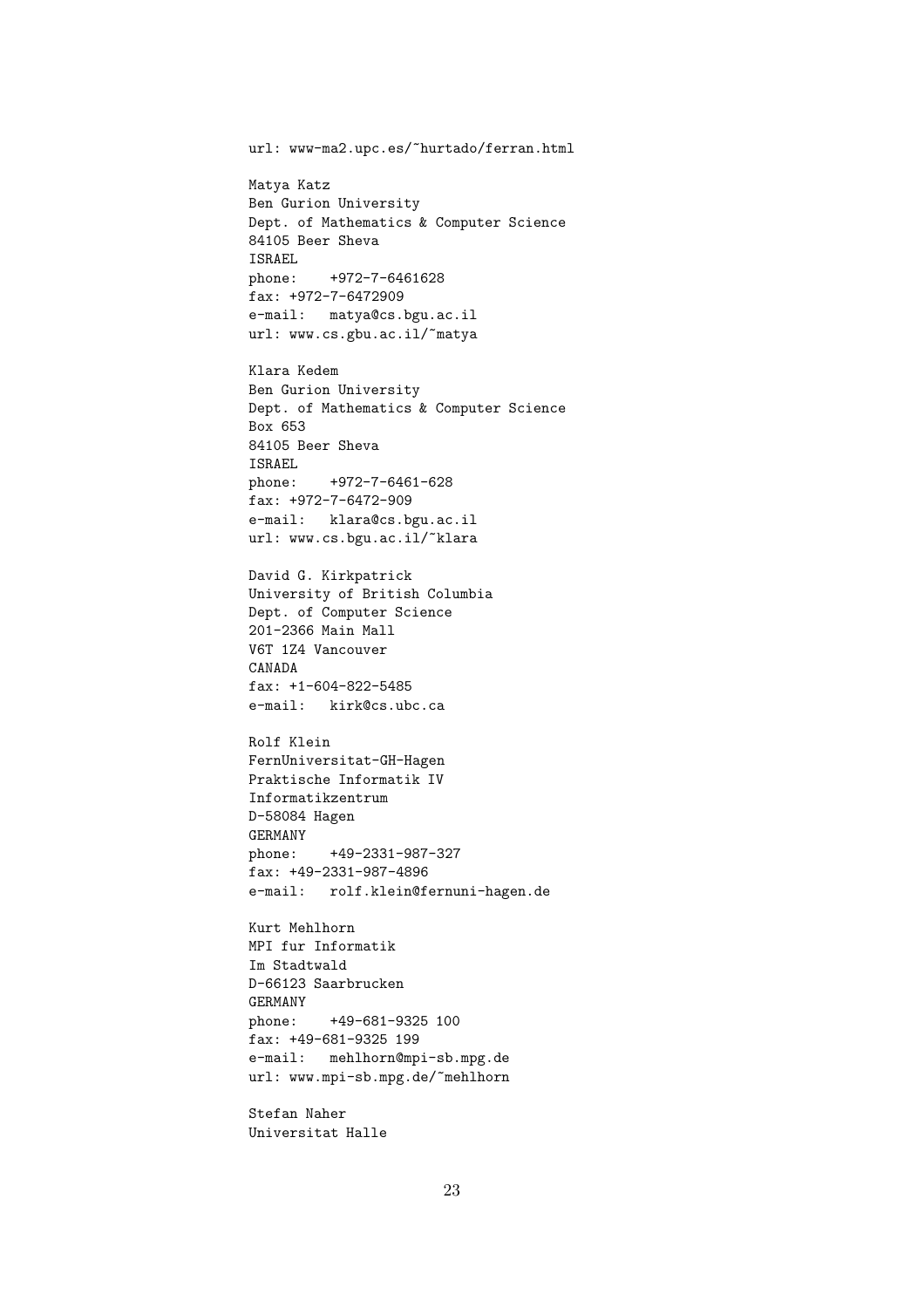FB Mathematik und Informatik Kurt-Mothes-Str. 1 D-06099 Halle GERMANY phone: +49-345-552-47 12 fax: +49-345-552-70 09 e-mail: naeher@informatik.uni-halle.de url: www-informatik.uni-halle/~naeher Michel Pocchiola Ecole Normale Superieure Departement de Mathematiques 45 Rue d'Ulm F-75230 Paris FRANCE phone: +33-1-44 32 20 42 fax: +33-1-44 32 20 80 e-mail: pocchiola@dmi.ens.fr Vera Rosta Fukuda Webster University Mathematique & Computer Science 15 Route de Collex CH-1293 Geneve SWITZERLAND phone: +41-21-617-76 89 87 e-mail: rosta@masg22.epfl.ch Gunter Rote TU Graz Institut fur Mathematik Steyrergasse 30 A-8010 Graz AUSTRIAN phone: +43-316-873-5355 fax: +43-316-873-5369 e-mail: rote@opt.math.tu-graz.ac.at url: www.tu-graz.ac.at/rote Jorg-Rudiger Sack Carleton University School of Computer Science ON-K1S 5B6 Ottawa CANADA phone: +1-613-520-43 61 fax: +1-613-520-43 34 e-mail: sack@scs.carleton.ca url: www.scs.carleton.ca/people/faculty/sack.html Stefan Schirra MPI fur Informatik

Im Stadtwald D-66123 Saarbrucken GERMANY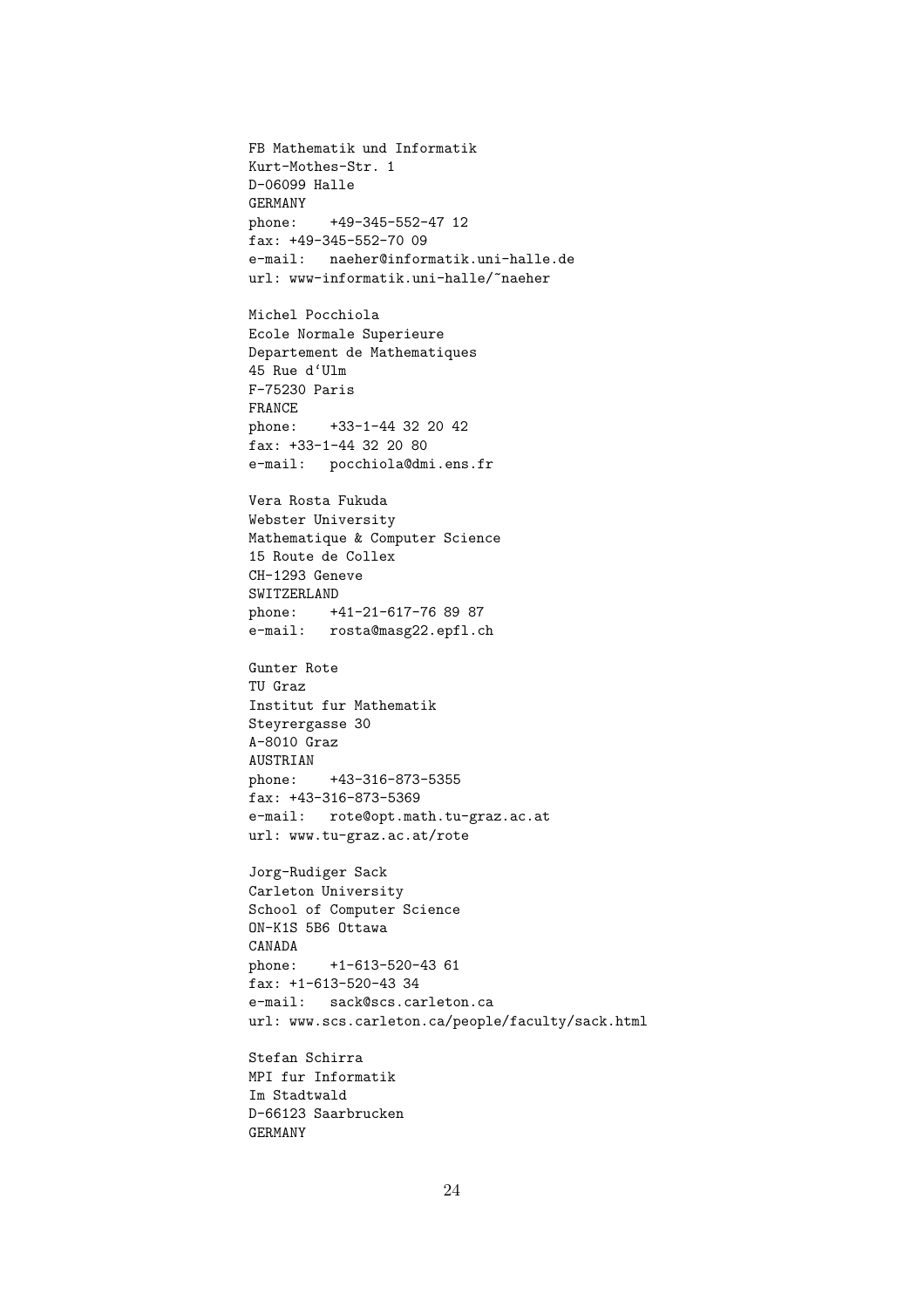phone: +49-681-9325-106 fax: +49-681-9325-199 e-mail: stschirr@mpi-sb.mpg.de url: www.mpi-sb.mpg.de/~stschirr/

Raimund Seidel Universitat des Saarlandes FB 14 - Informatik PF 15 11 50 D-66041 Saarbrucken GERMANY phone: +49-681-302-4513 fax: +49-681-302-5576 e-mail: seidel@cs.uni-sb.de

Micha Sharir Tel Aviv University School of Mathematical Sciences 69978 Tel-Aviv ISRAEL fax: +972-3-6409357 e-mail: sharir@math.tau.ac.il

Jonathan Shewchuk University of California at Berkeley Computer Science Division 625 Soda Hall CA 94720-1776 Berkeley USA USA phone: +1-510-642-3936 fax: +1-510-642-3962 e-mail: jrs@cs.berkeley.edu url: www.cs.berkeley.edu/~jrs

Michiel Smid Universitat Magdeburg Fakultat fur Informatik Universitatsplatz 2 D-39106 Magdeburg GERMANY phone: +49-391-67-18557 fax: +49-391-67-11164 e-mail: michiel@isg.cs.uni-magdeburg.de

Jack Snoeyink University of British Columbia Dept. of Computer Science 201-2366 Main Mall V6T 1Z4 Vancouver CANADA phone: +1-604-822-8169 fax: +1-604-822-5485 e-mail: snoeyink@cs.ubc.ca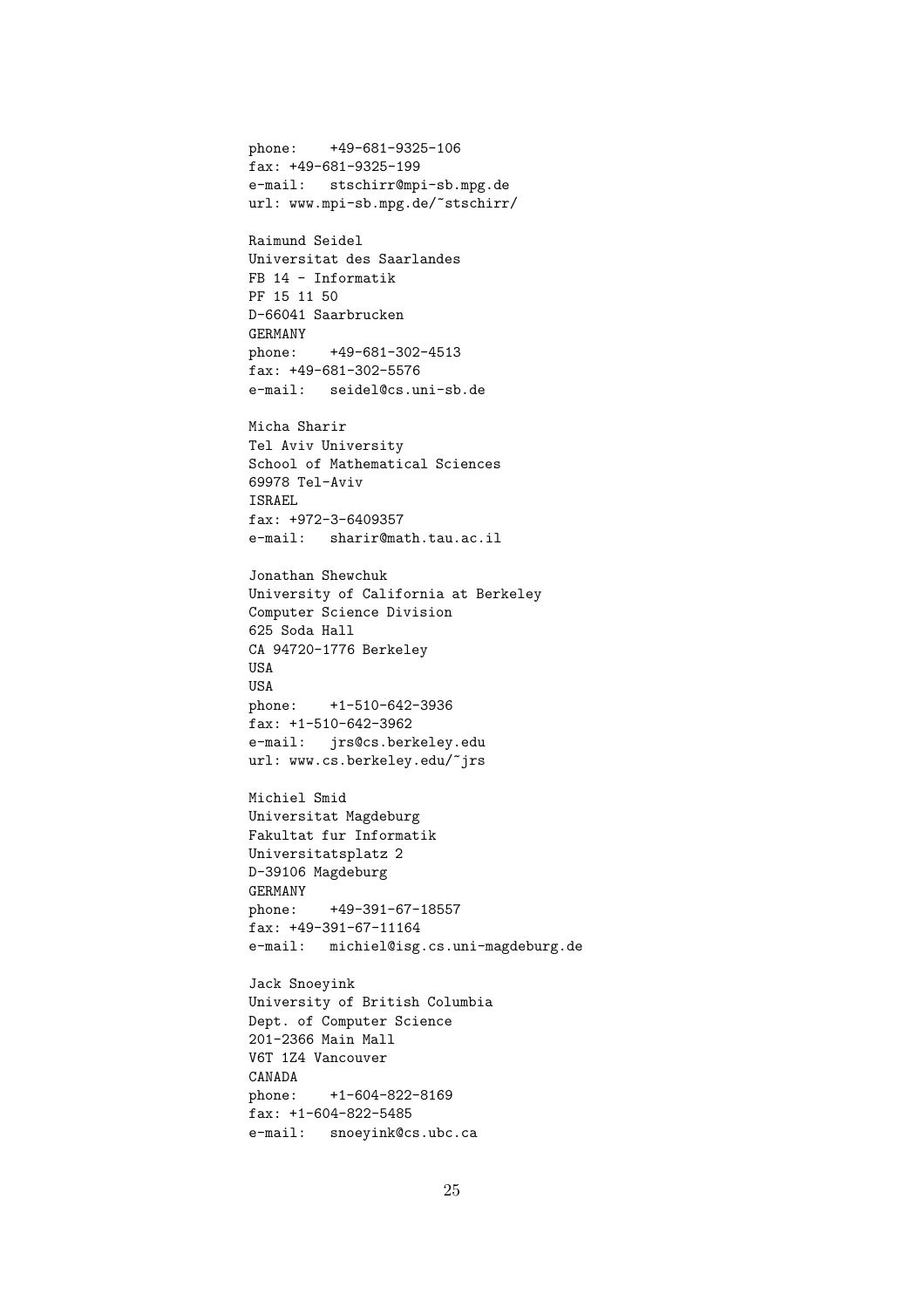url: www.cs.ubc.ca/spider/snoeyink

Subhash Suri Washington University Computer Science Dept. 1 Brookings Drive Campus Box 1045 MO 63130-4899 St. Louis USA e-mail: suri@cs.wustl.edu url: www.cs.wustl.edu/~suri

Marc Van Kreveld Utrecht University Dept. of Computer Science Padualaan 14 Postbus 80.089 NL-3508 TB Utrecht THE NETHERLANDS phone: +31-30-2534119 fax: +31-30-2513791 e-mail: marc@cs.uu.nl url: www.cs.uu.nl/~marc

Jeffrey S. Vitter Duke University Computer Science Dept. D315 Levine Science Research Center Box 90129 NC 27708-0129 Durham USA phone: +1-919-660-6548 fax: +1-919-660-6502 e-mail: jsv@cs.duke.edu url: www.cs.duke.edu/~jsv

Emo Welzl ETH Zurich Institut fur Theoretische Informatik ETH-Zentrum CH-8092 Zurich SWITZERLAND phone: +44-1-632-7370 fax: +44-1-632-1172 e-mail: emo@inf.ethz.ch url: www.inf.ethz.ch/department/TI/ew

Rephael Wenger Ohio State University Dept. of Compurter & Information Science 2015 Neil Avenue OH 43210 Columbus USA